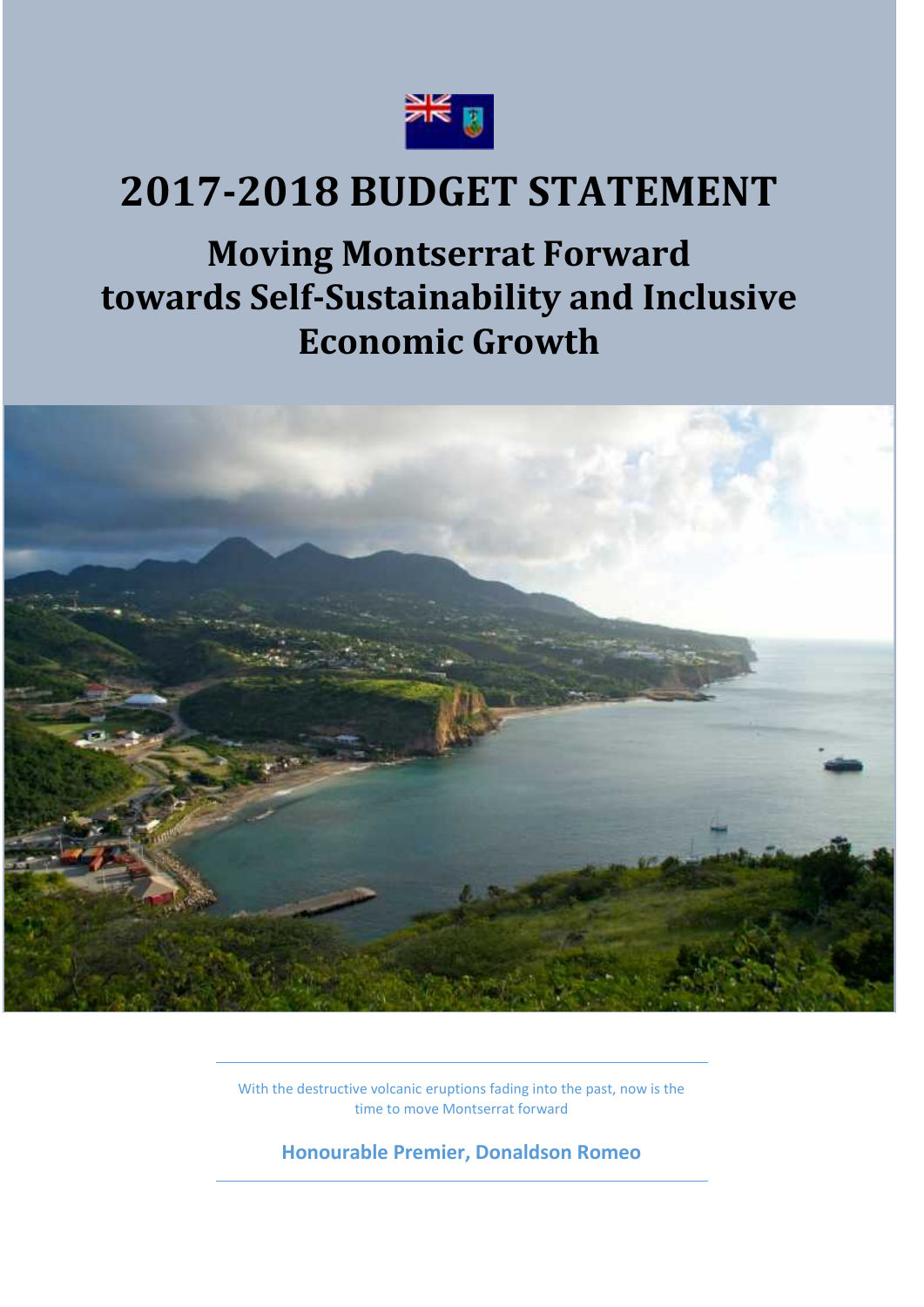# **TABLE OF CONTENTS**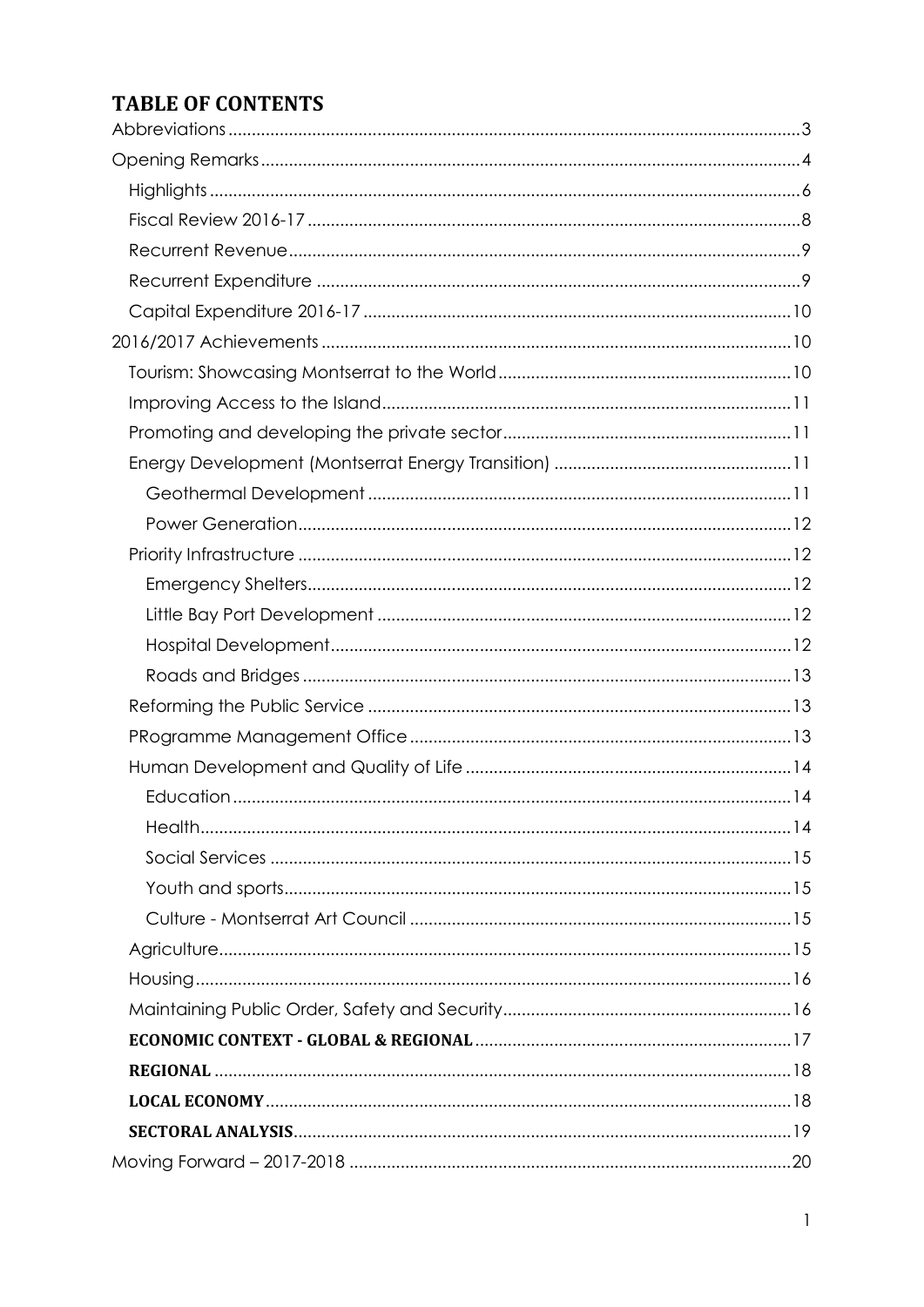| Delivering the Frameworks, Agreements and Commitments to Drive Growth 20 |  |
|--------------------------------------------------------------------------|--|
|                                                                          |  |
|                                                                          |  |
|                                                                          |  |
| Statutory Bodies and other GoverNment-Owned Enterprise 21                |  |
|                                                                          |  |
|                                                                          |  |
|                                                                          |  |
|                                                                          |  |
|                                                                          |  |
|                                                                          |  |
|                                                                          |  |
|                                                                          |  |
|                                                                          |  |
|                                                                          |  |
|                                                                          |  |
|                                                                          |  |
|                                                                          |  |
|                                                                          |  |
|                                                                          |  |
|                                                                          |  |
|                                                                          |  |
|                                                                          |  |
|                                                                          |  |
| Fiscal Measures - Vacancy Factor and Changes to Nominal Roll28           |  |
|                                                                          |  |
|                                                                          |  |
|                                                                          |  |
|                                                                          |  |
| Customs Duties and Consumption Tax Homes Built for Sale or Rental 30     |  |
|                                                                          |  |
|                                                                          |  |
|                                                                          |  |
|                                                                          |  |
|                                                                          |  |
|                                                                          |  |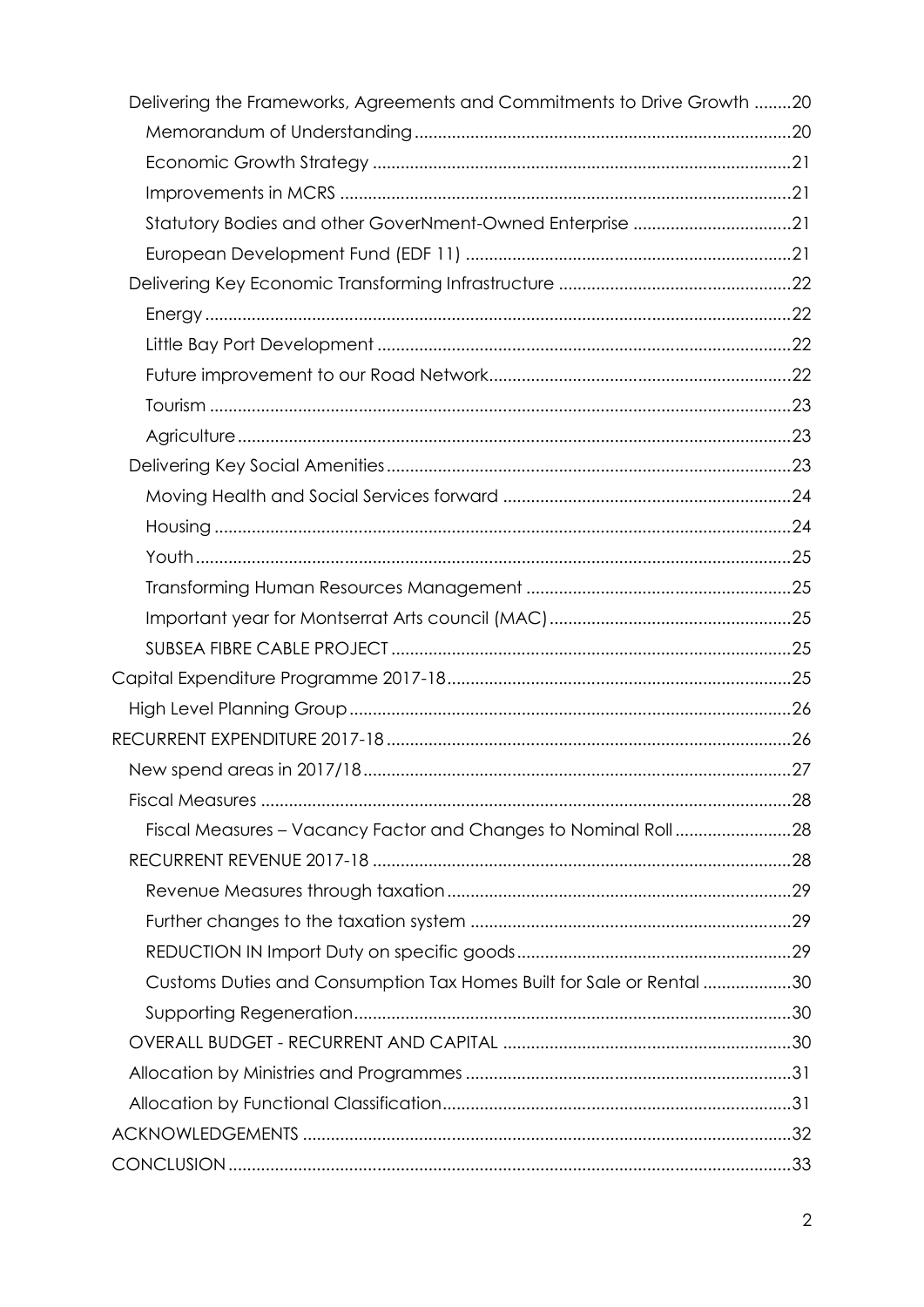#### **ABBREVIATIONS**

| <b>LIST OF ABBREVIATIONS</b> |                                                         |
|------------------------------|---------------------------------------------------------|
| <b>CAPE</b>                  | Caribbean Advanced Proficiency Examination              |
| <b>CARICAD</b>               | Caribbean Centre for Development Administration         |
| <b>CARICOM</b>               | <b>Caribbean Community</b>                              |
| CARTAC                       | Caribbean Regional Technical Assistance Centre          |
| CDB                          | Caribbean Development Bank                              |
| <b>DFID</b>                  | Department for International Development                |
| <b>ECCB</b>                  | Eastern Caribbean Central Bank                          |
| <b>ECG</b>                   | Electrocardiogram                                       |
| <b>ECLAC</b>                 | Economic Commission for Latin America and the Caribbean |
| EU                           | European Union                                          |
| <b>FATCA</b>                 | Foreign Account Tax Compliance Agreement                |
| <b>FCAU</b>                  | Financial Crime and Analysis Unit                       |
| <b>FCO</b>                   | Foreign and Commonwealth Office                         |
| GDP                          | <b>Gross Domestic Product</b>                           |
| GoM                          | Government of Montserrat                                |
| <b>HMG</b>                   | Her Majesty's Government                                |
| <b>HOME</b>                  | Home Ownership Motivates Everyone                       |
| <b>HRMU</b>                  | Human Resources Management Unit                         |
| ICT                          | Information Communication Technology                    |
| <b>KPI</b>                   | Key Performance Indicators                              |
| <b>MATLHE</b>                | Ministry of Agriculture, Trade, Lands, Housing and the  |
|                              | Environment                                             |
| <b>MOHSS</b>                 | Ministry of Health and Social Services                  |
| <b>MOU</b>                   | Memorandum of Understanding                             |
| <b>MSS</b>                   | Montserrat Secondary School                             |
| <b>OECD</b>                  | Organisation for Economic Cooperation and Development   |
| <b>OECS</b>                  | Organisation of Eastern Caribbean States                |
| <b>PADR</b>                  | Performance Assessment Development Report               |
| <b>PAHO</b>                  | Pan American Health Organisation                        |
| <b>PEFA</b>                  | Public Expenditure Framework Assessment                 |
| SDP                          | Sustainable Development Plan                            |
| ТC                           | <b>Technical Cooperation</b>                            |
| <b>UNDP</b>                  | United Nations Development Programme                    |
| <b>UNICEF</b>                | United Nations International Children's Education Fund  |
| <b>UTECH</b>                 | University of Technology                                |
| UWI                          | University of the West Indies                           |
| <b>WHO</b>                   | World Health Organisation                               |
| <b>WICB</b>                  | West Indies Cricket Board                               |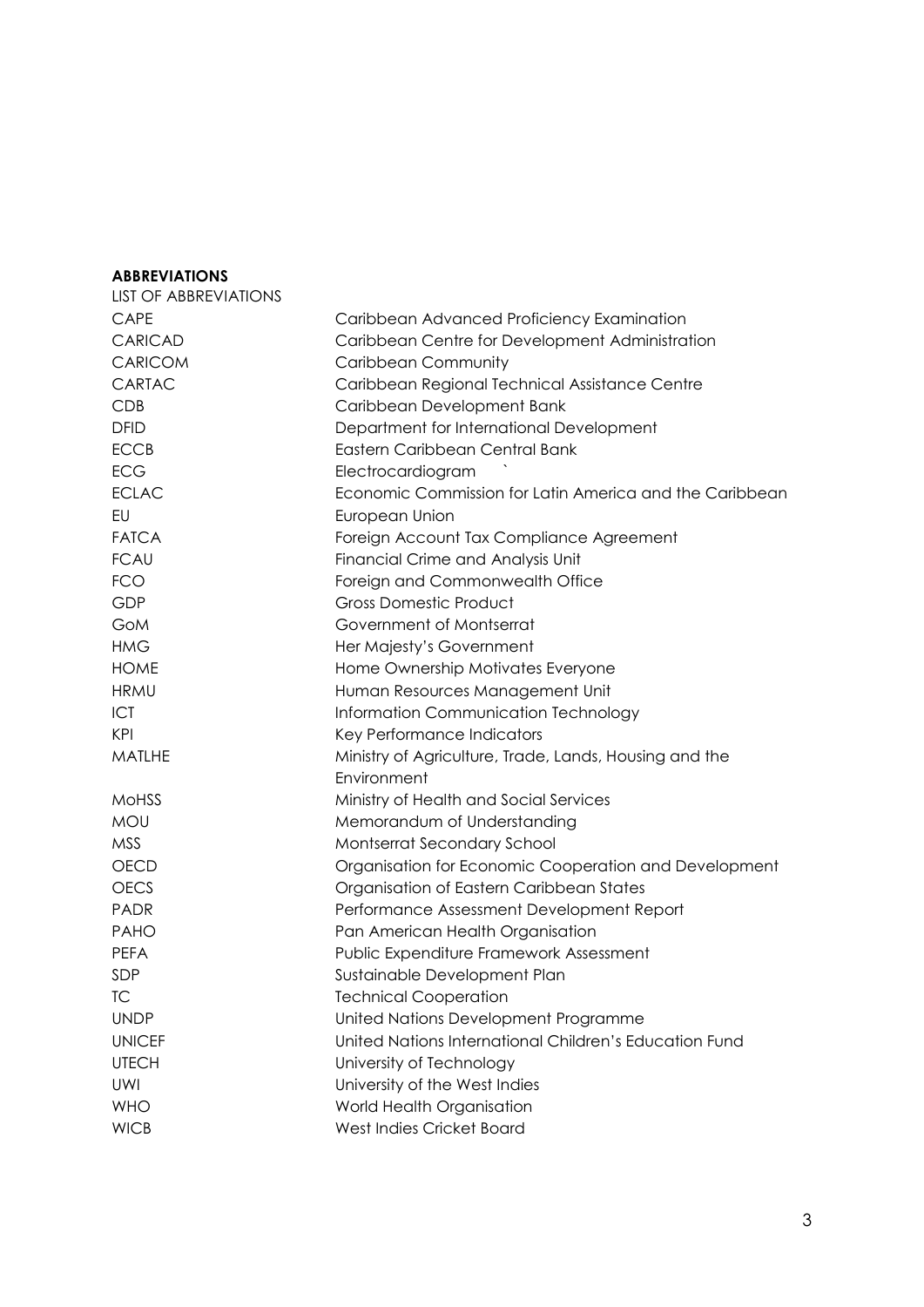# **Budget Speech 2017-2018 MOVING MONTSERRAT FORWARD**

**Honourable Premier, Donaldson Romeo**

Madam Speaker, I rise to move a motion for the second reading of the Bill shortly entitled the Appropriation Bill 2017/18.

# **OPENING REMARKS**

Madam Speaker, the theme for our budget this year is, *"Moving Montserrat forward towards Self-Sustainability and Inclusive Economic Growth."*



This theme reminds us of our vision, to return Montserrat to self sufficiency, resilient, inclusive economic growth and sound, robust development. So, while we must face the urgent challenges of the moment, we must not lose sight of the long-term vision.

It is customary, and in accordance with our Public Financial Management Act, to lay the annual budget in time for implementation at the start of the financial year, which begins on 1

April. We understand the anxiety and the pressures this delay may have caused and therefore I believe it is appropriate to explain the reasons for the delay in announcing the budget.

2016/17 has been a turbulent year on a global scale; this has created many uncertainties, especially in the U.K. uncertainties directly impacting us in Montserrat:

- 1. The UK referendum and the vote to leave the European Union
- 2. UK Cabinet Re-shuffle
- 3. A drop in the value of the Pound as against the dollar

4. Department for International Development (DfID) Overseas Aid spending came under significant public scrutiny in the UK media. This increased scrutiny of Aid Spend, even for the Overseas Territories which have the first call on U.K.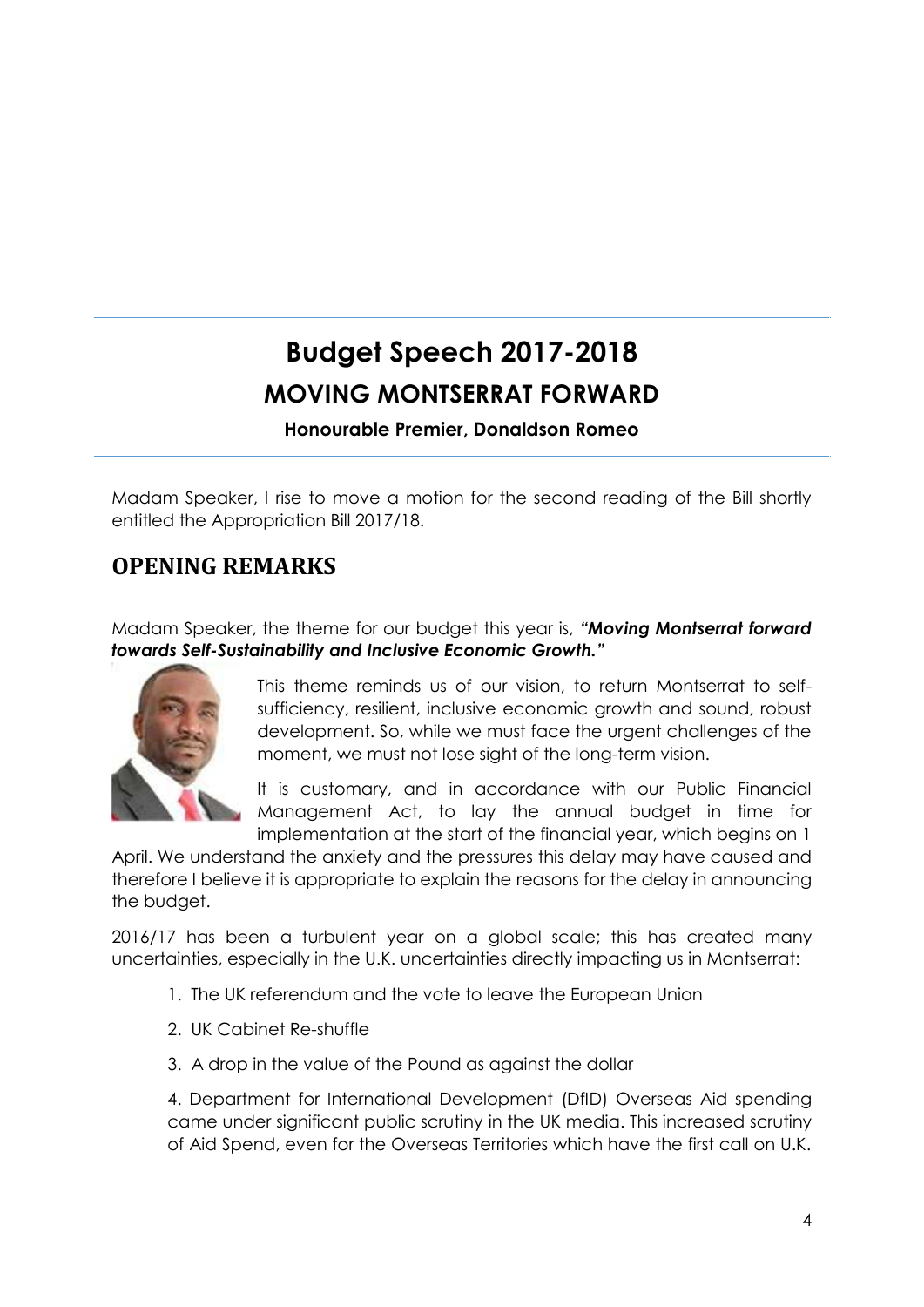Aid, resulted in a delay as the new DfID Minister, we are told, chose to review the budgets of the two Overseas Territories that receive financial aid.

Our budget was further delayed as Montserrat underwent an extensive review by a DfID external team and U.K. Government activities slowed after the review because of the announcement of the U.K. general election.

My Government had to wait until 26th April 2017, before receiving notification of the result of the review and only then could we undertake budget aid discussions, and finally be able to announce that our budget debate would start today with the annual budget speech.

My Government understands the public scrutiny that the U.K. Government faces concerning overseas aid spending and we understand the need to re-assure the new Government to be that such aid is being spent wisely.

Madame Speaker, the current circumstances of uncertainty and public scrutiny concerning aid spending make it important for me to set the local context which has brought us to where we are today. The recent DfID review as mentioned, and various other reviews gave cause for concern, those being:

- The Independent Commission for Aid Impact (ICAI) Report on DfID's support to Capital Projects on Montserrat (July 2013). The overall assessment of DfID support was Amber/Red meaning, and I quote: *"The programme performs relatively poorly overall against ICAI's criteria for effectiveness and value for money. Significant improvements should be made"*
- Montserrat Budget Aid 2013/14: Project Completion Review, undertaken May- June 2014 and Government of Montserrat (GOM) scored a B Quote: *"Outcome did not moderately meet expectations".*
- The Government Accommodation Annual Project Completion Review, undertaken May 2016 and GOM scored a B in each year of the period;

Madame Speaker, add to these reviews the concerns raised by DfID's internal audit report on the Montserrat Development Corporation (MDC), and my Government's Joint task force review on MDC, and we had a graphic picture that Government needed to be fixed in critical areas, including Governance, Public Finance Management and Programme and Project Management.

Equally important was the need to restore the U.K.'s confidence in Montserrat's ability to manage its affairs, especially given that 61% of Montserrat's re-current budget support and almost 56% of our capital budget comes from the people of the U.K.

My Government does not take this support lightly. I wish to share with this Honourable House, and with the people of Montserrat, a visit we paid to a local government office in the UK during the November 2016 JMC meeting that we attended in Britain. We listened to ordinary people working with local government explain to us what it was like for them to face 30% cuts in the context of the U.K.'s austerity programme and to have to send colleagues home. Additionally, Government departments have further been told to outline potential spending cuts of up to 6% with the aim of saving up to £3.5bn by 2020.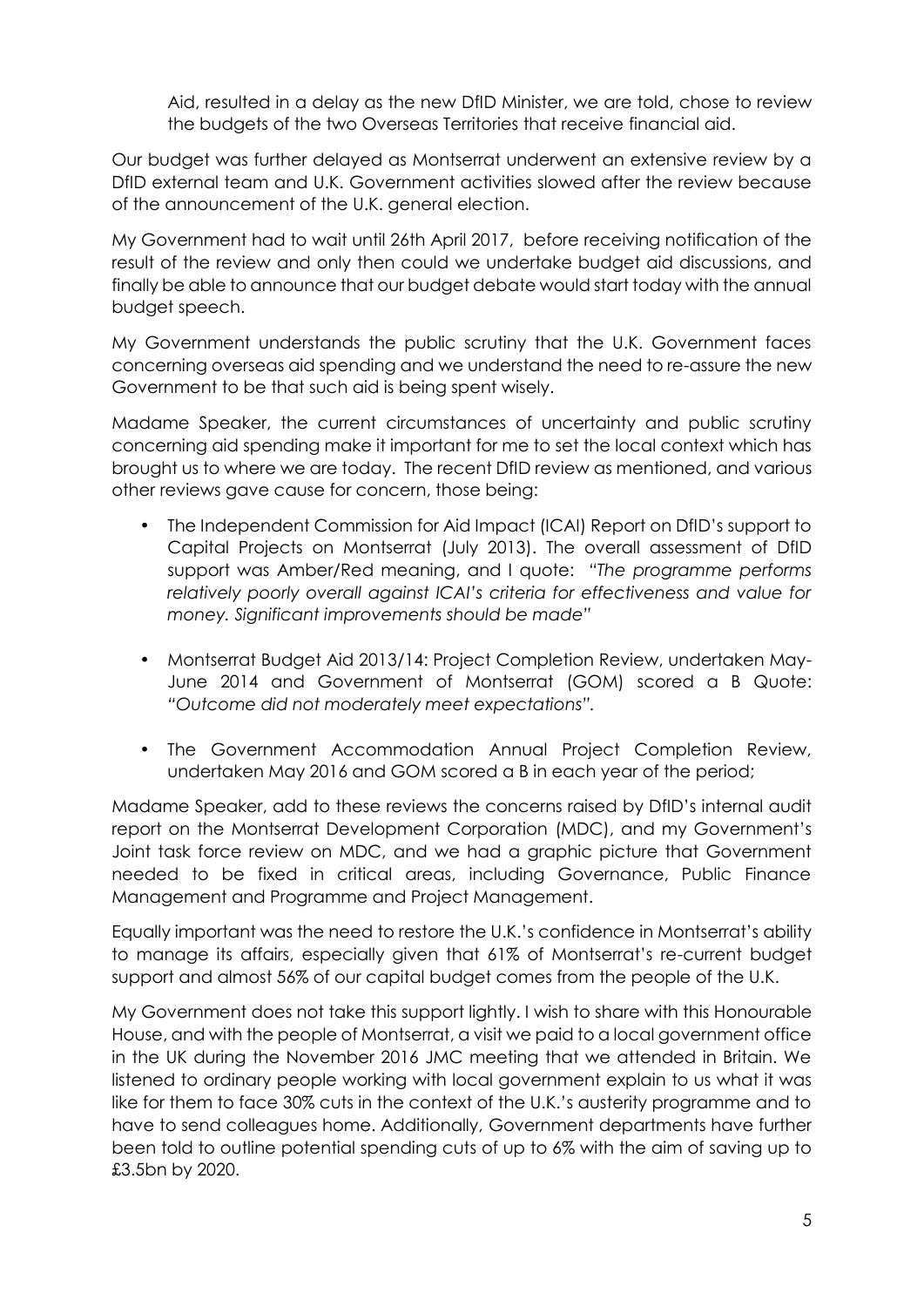We then shared with our colleagues in that local government office, the Montserrat story. And, we were heartened to hear those same people express their support for Montserrat despite the austerity measures they themselves are now facing.

So we understand that this support comes from sacrifice, one made by the ordinary struggling people of Britain, who are much like us, trying to move their country forward. To those people, I must say: *thank you, we understand how precious, how costly that gift is, and today we pledge that we will strive to make the very best use of it, to restore our volcano-ravaged island*. This visit re-enforced our conviction, as we contended in the UK last November that endless recurrent budget aid, is not in the best interests of Montserrat, nor the British Tax payer.

My Government, immediately upon taking office, committed to address the concerns of these reviews and to deliver on the promise we were elected upon, that is "Putting People First". Our manifesto spoke to how we would do this, by focusing on four key pillars: Transparency, Equality, Accountability and Integrity, in summary this is about good Governance and Inclusive Growth.

Our previous budgets focused heavily on Good governance BUT my Government did not forget the people. However, we knew that to deliver on our promise to put our people to work and provide opportunities for local job creation and growth, we needed a solid foundation. The role of government, regardless of its geography or economic system, is to lay that foundation and put in place a framework to stimulate and encourage growth, and that is what this Government has succeeded in doing.

Madam Speaker, robust economic growth, widespread prosperity and more adequate social well-being will not happen on Montserrat overnight. We are at a development crossroad. Whilst we have laid the foundations for Montserrat's transformation, our choice is clear; we **must** make strategic investments to return Montserrat to self-sufficiency, we cannot and will not continue to be a welfare state receiving annual Aid for generations to come.

With this intent, we must work in close partnership with the people and government of the UK, to build a sound future for Montserrat, and, Madam Speaker, that is what our budget's theme is all about. **Moving Montserrat forward towards Self-Sustainability and Inclusive Economic Growth.**

Before going into necessary details, let us now pause to identify some highlights of our achievements Fiscal Year 2016/17 and what is to come through this 2017/18 budget.

# **HIGHLIGHTS**

Madame Speaker, highlights of our achievements, as against our Manifesto Pledge, include delivering on our promises to:

- review and advance negotiations for a safe harbor and port; Madam Speaker I am pleased to report that over this past year, the GOM has successfully negotiated the use of the UK/CIF funds to construct safe moorings in Little Bay, with construction due to start during this fiscal year, in 2018.
- Negotiate a better deal concerning pay conditions for Public Servants; Madam Speaker, we have started to address this. In 2015/16 Public Servants increments were re-introduced, and I am happy to announce that all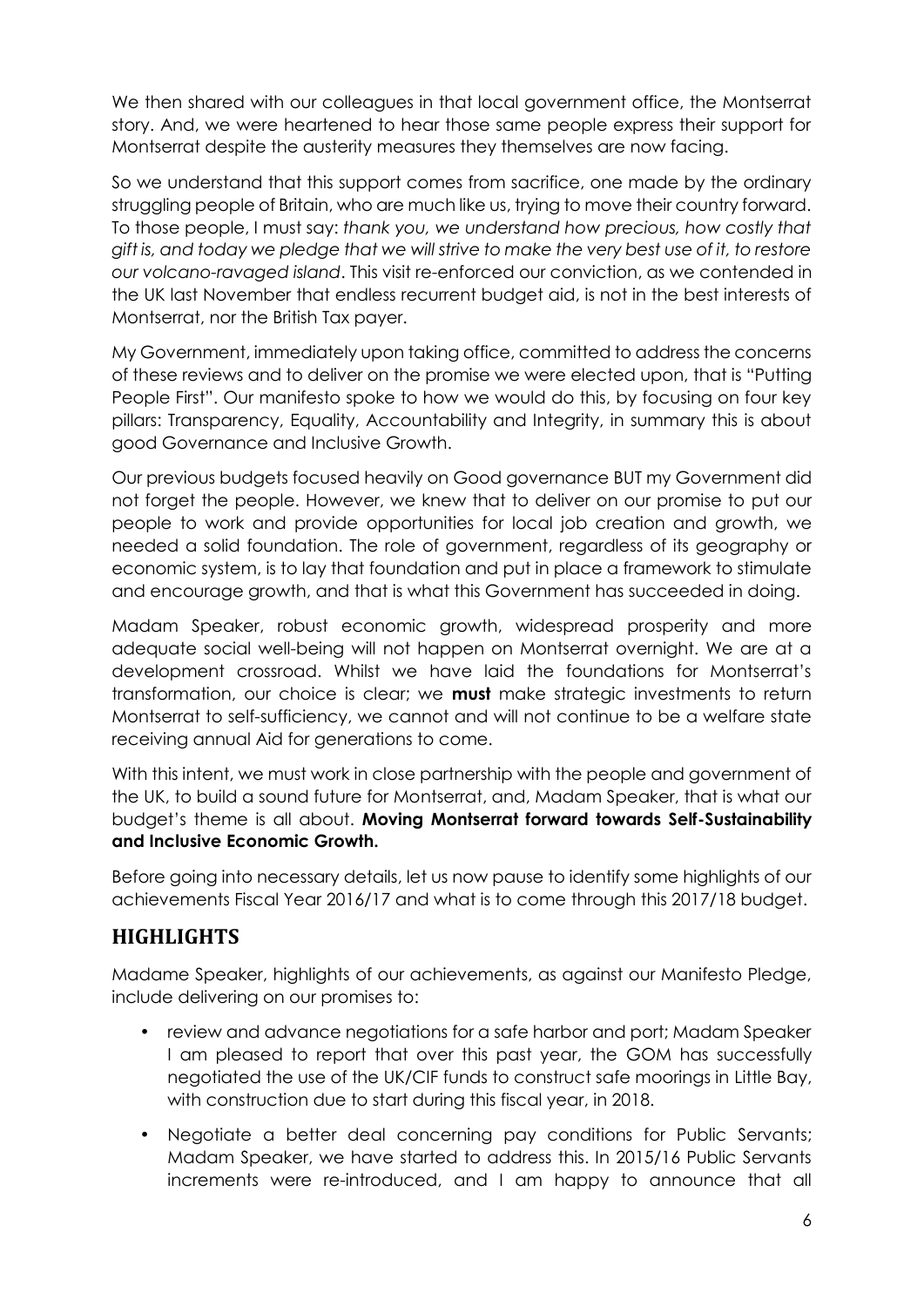Government employees from the 1st of April 2017 will receive at least a 3% increase, those at the lower grades will receive up to 10% increase. Madam, Speaker we know that this is still below what we desire for our public servants, however, it is significant given the global economic context, the austerity measures that the UK itself faces and the scope within GoM's budget to identify cost savings to offset the increases.

- Negotiate a better deal for the elderly and the vulnerable; my Government has concluded long outstanding consultations on the Elderly care policy and look forward to start implementation during this fiscal year. We also committed to and implemented a fully resourced Social Services Department, including a new Child Protection Unit, staffing the Department with a mix of local and technical co-operation professionals. We have also put in place a succession planning framework for the Department to ensure when the TCs leave, there will be locals with the capability to succeed them.
- Make Montserrat a place of fairness and inclusion, recognizing the needs and contributions of Montserratians and also non-nationals. Madam Speaker, my Government has committed to eliminate unreasonable burdens on non – nationals, during the past year, we supported the unplugging of the backlog of Nationalization, registration and citizenship applications. We worked in partnership with UNICEF to deliver an equity study that will inform policies for further relief of non – nationals to include the removal of all fees for children seeking medical care.
- Concerning the needs of our diaspora. Madam Speaker, we have put in place an Honorary Consul for our citizens residing in Antigua & Barbuda; they now have a more structured way to have access to services in Montserrat.

As regards our promise to rebuild the economy, Madam Speaker, much has happened and continues on this front:

**FIRST, Our Recurrent Budget:** For 2017/18, the recurrent budget estimate is

One hundred and twenty-eight million, three hundred and eight thousand, three hundred dollars (\$128,380,300).

This sum is a 0.97 percent increase over 2016-17. We expect to raise \$50.38 million locally, and Budget Support from DFID will contribute \$78 million, 61%. In terms of sterling, the budget support approved by the UK Government is £22.9 million, which is an **increase** of £2.3 million on last year's settlement of £20.6 million.

**SECOND- SECTOR PLANS**; My Government commissioned and delivered a new tourism policy and Tourism development Plan, An Energy Policy and Action Plan and an Agricultural Strategy. In addition, we are in the process of developing an Economic Growth plan which will guide Montserrat's economic transformation, ensuring integration of these various sector plans.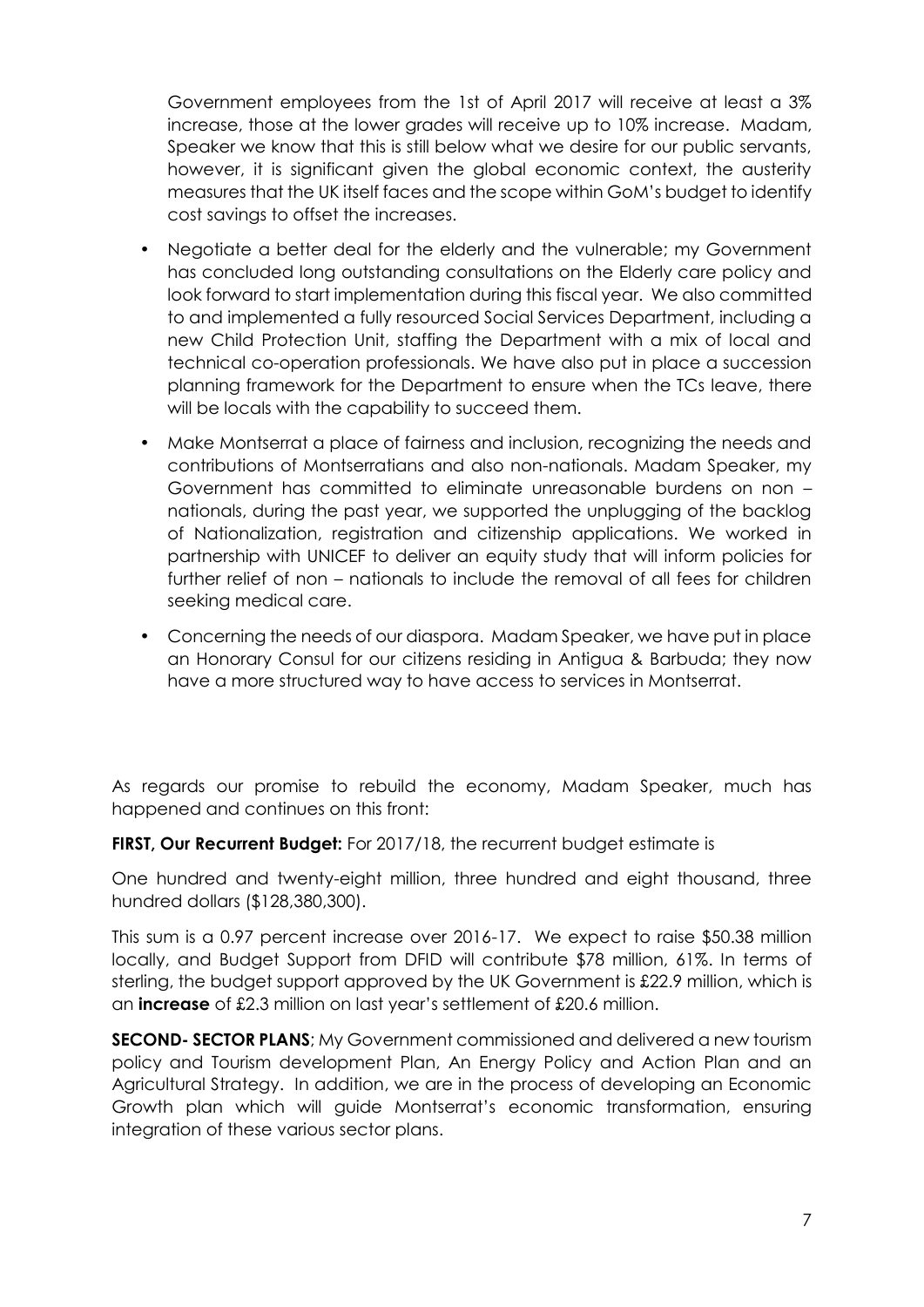**THIRD, the Capital programme:** For 2017/18, the capital programme estimate is \$31.14 million. This is based on approximately 56% funding from DFID, 37% from the EU and 7.15% from other funding partners. **When combining recurrent and capital the total budget allocation for the fiscal year 2017-18 is \$159.52 million**.

**FOURTH, Main projects:** Major projects in our capital programme include: Media Exchange (\$1.03 million) for the completion of the ZJB Building, Roads & Bridges (\$1.2 million) under the Montserrat Priority Infrastructure Needs Project, ICT (\$0.95 million), Energy (\$2.68 million) and Geothermal Exploration (\$0.63 million). Under the Montserrat Priority Infrastructure Needs Project, we are also using nearly \$5 million, to fund five overdue and prioritised projects:

- refurbishment of the Golden Years Home:
- improvement to Airport Facilities to ensure compliance;
- repairs to the MPA Ferry Terminal Roof and external canopies to the Ferry Terminal Building; and
- refurbishment of the Brades and Salem Primary Schools.

**FIFTH, Expediting Projects:** We took radical steps to ensure that the longstanding problem of delays in projects will be minimized by implementing a Programme Management Office (PMO). The aim is to ensure the capital programme will be substantially spent during the upcoming fiscal year; giving a needed boost to our economy even as we work towards the long term economy transformation programme to come.

**SIXTH, Port Development:** As we all know, access is perhaps our single biggest challenge to growth. I am happy to announce, therefore, that through **The UK Caribbean Infrastructure Partnership Fund (UKCIF)**, and Caribbean Development Bank (CDB), Montserrat has a top level allocation of GBP£14.4 million or USD\$20.3 million towards phase 1 of the Little Bay Port Development initiative. With an expected start date in early 2018, we will be building a safe area for docking and mooring.

**SEVENTH, four other "catalytic" projects:** Four **more** priority transformational projects to help us move to self-sustaining sound growth and development are also in train. These are:

- geothermal energy development;
- hospital developments;
- access connectivity; and
- human resources/public sector reform phase 3.

The four priority "catalytic" projects are going to be key to achieving our vision of once again being economically self-sufficient.

# **FISCAL REVIEW 2016-17**

Madam Speaker, we now examine in more detail the Government's fiscal performance for 2016-17. This involves a review of recurrent revenue relative to recurrent expenditure, and combining this with capital revenue and capital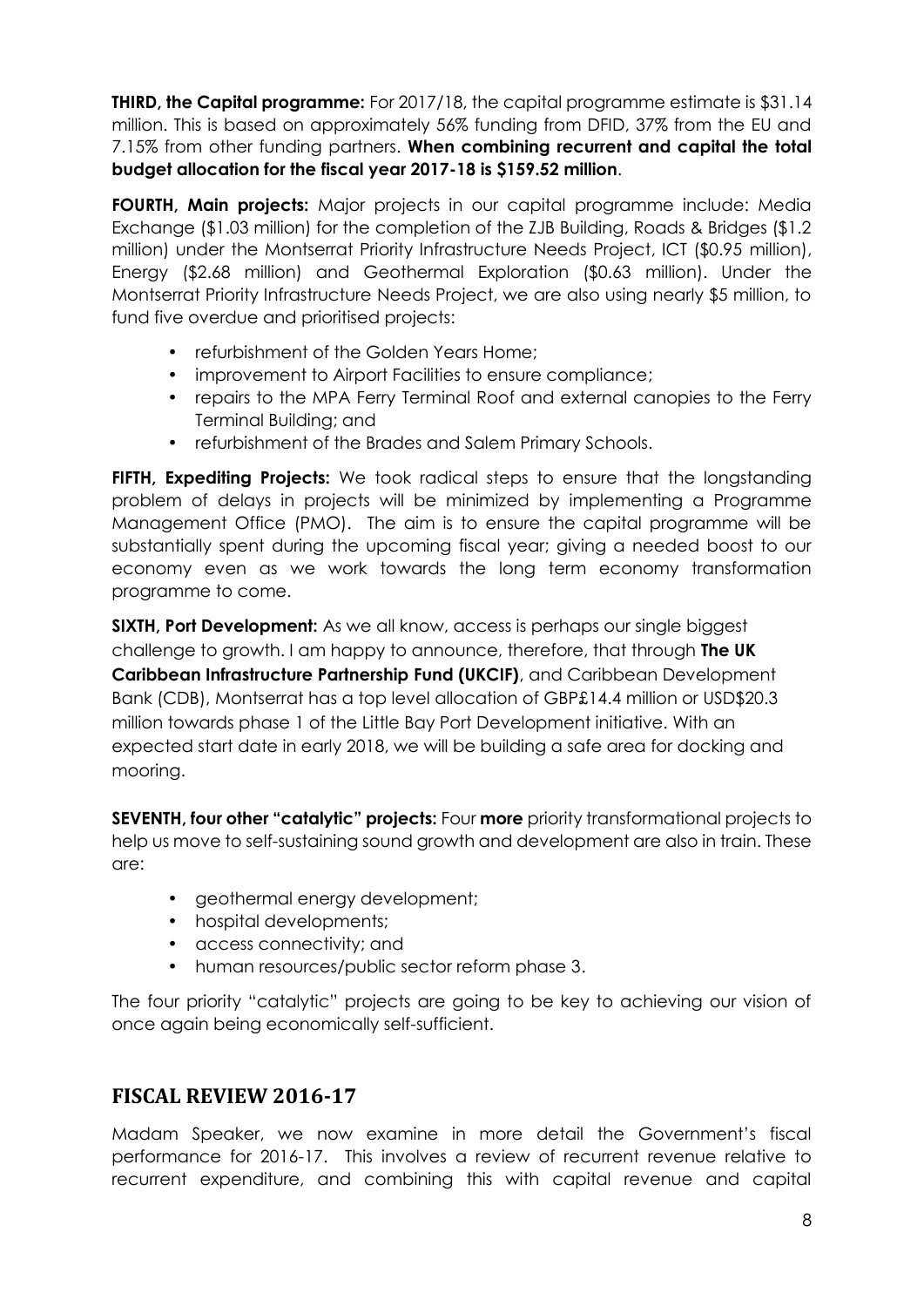expenditure to give a picture of the Government's overall fiscal balance during 2016- 17.

Madame Speaker, as mentioned earlier, my Government has continued to focus on good Governance but this past year was pivotal as we were able to recruit to some critical positions in the Ministry of Finance and Economic Management that had been vacant for at least 2 years, these include, a Financial Secretary, Chief Economist, Programme Manager, Chief Statistician, and Head Procurement. These posts are critical to our ongoing reform of Public Financial Management, as well as to achieving our Vision of self-sustainability and inclusive growth.

These enhancements to my Ministry will not only assist with our next Public Expenditure Financial Accountability (PEFA) Assessment scores but will also provide the level of confidence to the U.K. Government, as well as other development partners, and the private sector to continue to invest in our island.

## **RECURRENT REVENUE**

The overall recurrent revenue for 2016-17 is \$123.9 million compare**d** to the budgeted figure of \$126.5 million for 2017-2018. This is an increase of around \$1.6 million over Government's collection on the previous year, 2015-16; when \$122.3 million was collected. In 2014-15 this Government collected \$121.4 million this represents a significant year on year increase in revenue.

UK Budget Support remains the highest contributor to our revenues. HMG actually provided \$74.4 million in 2016-17 but this fell below the estimate of \$79.2 million. The unpredicted and dramatic fall in the value of the Pound Sterling accounted for most of this difference.

Madam Speaker, turning to local taxation and collection, in the year 2016-17, the majority of which are collected through The Montserrat Customs and Revenue Service (MCRS), the total collected for the year by MCRS was \$40.25 million against a budget of \$38.1 million, a significant over-performance of \$2.15 million. The majority of which came from an increased collection in Company tax and import duties.

Personal Income Tax, the second largest revenue item, was \$12.41 million compared to 2015-16 \$11.42 million, just under \$1 million year on year increase and the collections of Consumption Tax increased from \$10.88 million in 2015-16 to \$11.58 million, another significant year on year increase.

This government continues to support the sand mining industry and exports from our Mining Sector, the budget estimates for Royalties from the export of sand for 2016/17 was \$350,000, we in fact collected \$361,620.

# **RECURRENT EXPENDITURE**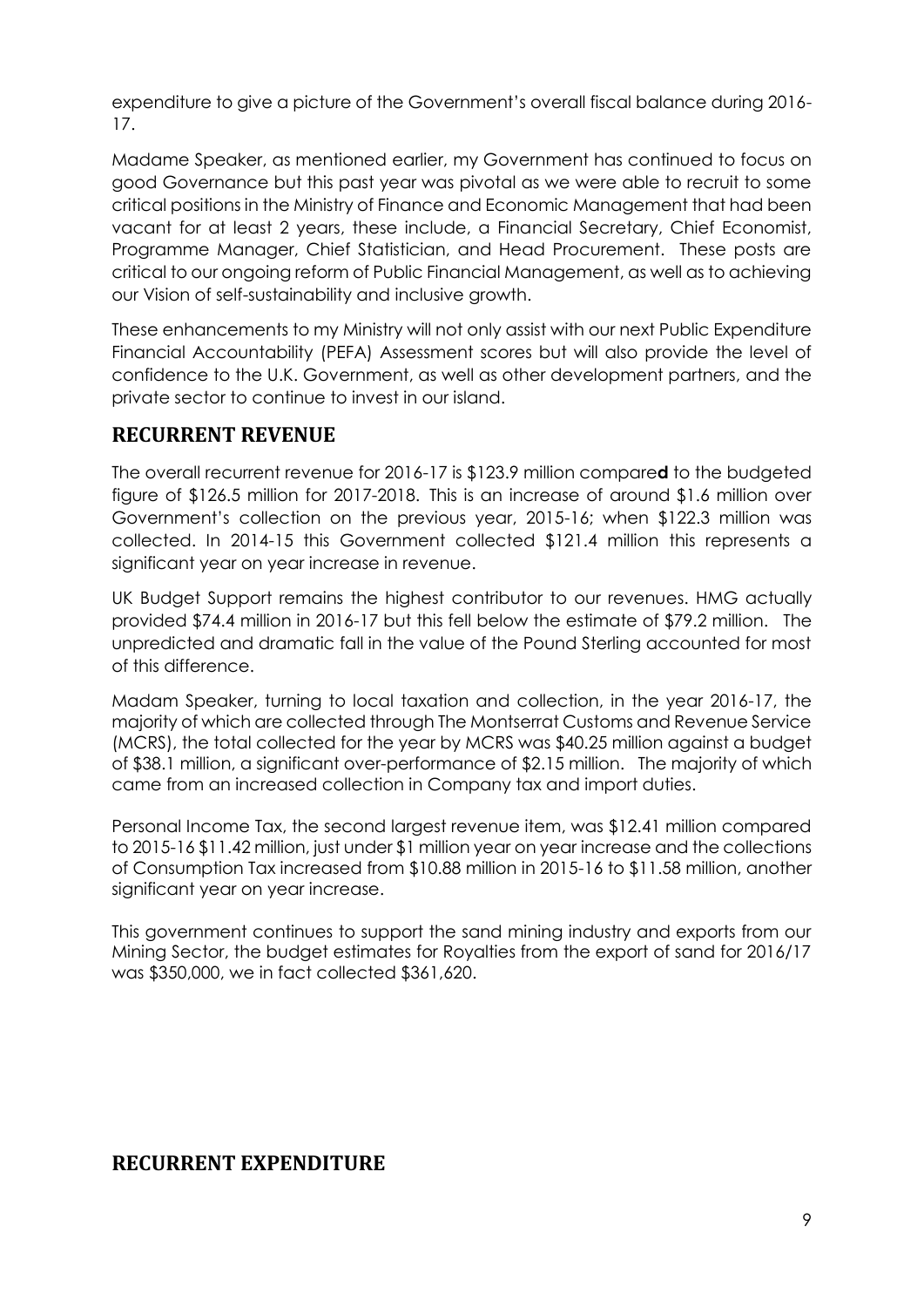Recurrent expenditure totalled \$121.4 million in 2016-17, this is \$5.6 million more than the actual spend for 2015/16 (\$115.8 million) and shows a continued improvement of spending monies, moving from \$12.4 million under spend in 2015-16 to just under \$5.8 million under spend in 2016-17.

Madam Speaker, this Government continues to maintain a fiscally responsible approach to government expenditure and understands the need to spend in line with budget commitments, further improvements are planned in budgetary management for 2017/18 to tighten budget spend in line with programme delivery.

# **CAPITAL EXPENDITURE 2016-17**

During the year 2016/17, approved additional expenditure capital budget increasing the budget from \$38.72 million to \$39.68 million.

As I stand before you today Madame Speaker, I can say that our drive to improve our Capital Programme on Montserrat has resulted in the establishment of a Programme Management Office (PMO) which replaces and enhances the previous defunct Project Implementation Unit in the last quarter.

Madame Speaker, I feel privileged that my Government has still managed to see the completion of many projects which I will come back to later in my speech.

# **2016/2017 ACHIEVEMENTS**

Madam Speaker, there are several areas where achievements in fiscal year 2016/2017 are noteworthy. The goal of inclusive growth must be an ongoing effort and we can and are accelerating the rebuilding process.

# **TOURISM: SHOWCASING MONTSERRAT TO THE WORLD**

Madame Speaker, continued promotional efforts by the Tourism Division have been paying dividends. The island has been featured in a number of magazines both online and in print and we were also featured on the ever- popular syndicated day-time show - Steve Harvey, where a lucky couple won a promotional trip giveaway to Montserrat during the show.

Madame Speaker, advancing tourism development on Montserrat is the responsibility of us all, therefore an extensive consultation process which also included a branding workshop took place. This has led to a new logo and Tagline being selected and presented for approval by Cabinet. The new Branding, and Logo for promoting Montserrat Tourism is summed up in the tagline that the Stakeholders selected **"Come - we have time for you".** The logo was launched at the World Travel Market in November 2016 and was well received; we have continued to promote the new tag line and further promotion is planned for 2017/18.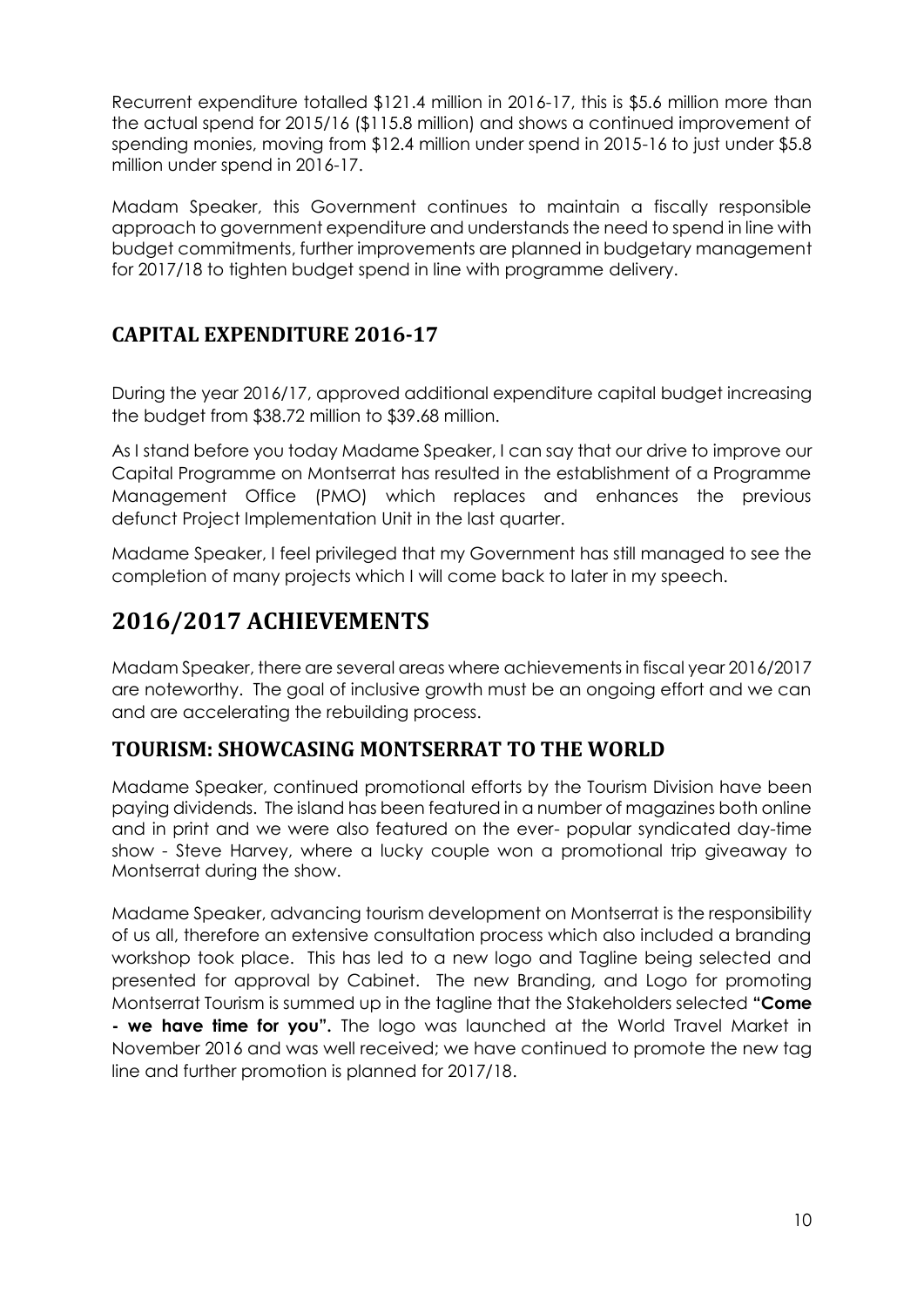# **IMPROVING ACCESS TO THE ISLAND**

Madam Speaker, the availability of affordable air and sea services connecting Montserrat to our gateway in Antigua and the world is a critical economic and social issue. It's crucial for the growth and development of our tourism industry; it supports our business community; it provides opportunity for our growing agricultural sector and it's important for all Montserratians.

Improvements were made concerning the ferry service, we have a new high speed vessel and the public are now able to make reservations online, undertake advance bookings and pay online, all of which renders the entire booking and check-in process more efficient and customer-friendly. These improvements have increased the travelling public's confidence in the ferry service.

# **PROMOTING AND DEVELOPING THE PRIVATE SECTOR**

Madam Speaker, GOM recognizes the need to improve the business enabling environment to foster sustainable inclusive economic development. We have therefore introduced a position of CEO within the Office of the Premier to focus on both local investment support and attracting international investment.

The role will be the key contact within GOM on investment matters and supporting local businesses. The position will coordinate, advise and partner with all the ministries in a coherent way to move forward the growth agenda.

# **ENERGY DEVELOPMENT (MONTSERRAT ENERGY TRANSITION)**

Madam Speaker, the Montserrat Sustainable Energy Plan addresses *growing concerns* regarding the dependence of the country on imported fossil fuels for its energy needs.

To alleviate future dependency, the GOM has developed an Energy Policy & Action Plan up to 2030 which includes an Energy Strategy and Sustainable Energy Plan. This comprehensive set of documents shows how we can deliver 100% Renewable Energy capacity and significantly improves our chances of gaining external funding.

#### **GEOTHERMAL DEVELOPMENT**

Madam Speaker, the development of geothermal energy remains a core component of the Government's strategic growth plan to move Montserrat towards financial self sufficiency and to reduce our dependence on fossil fuel.

Drilling of well three was completed within the period required. Although testing of the source has been delayed it is anticipated that the well cleaning and testing phase will commence soon. Once the whole geothermal reservoir has been tested, an optimal exploitation strategy will be set, designed and constructed.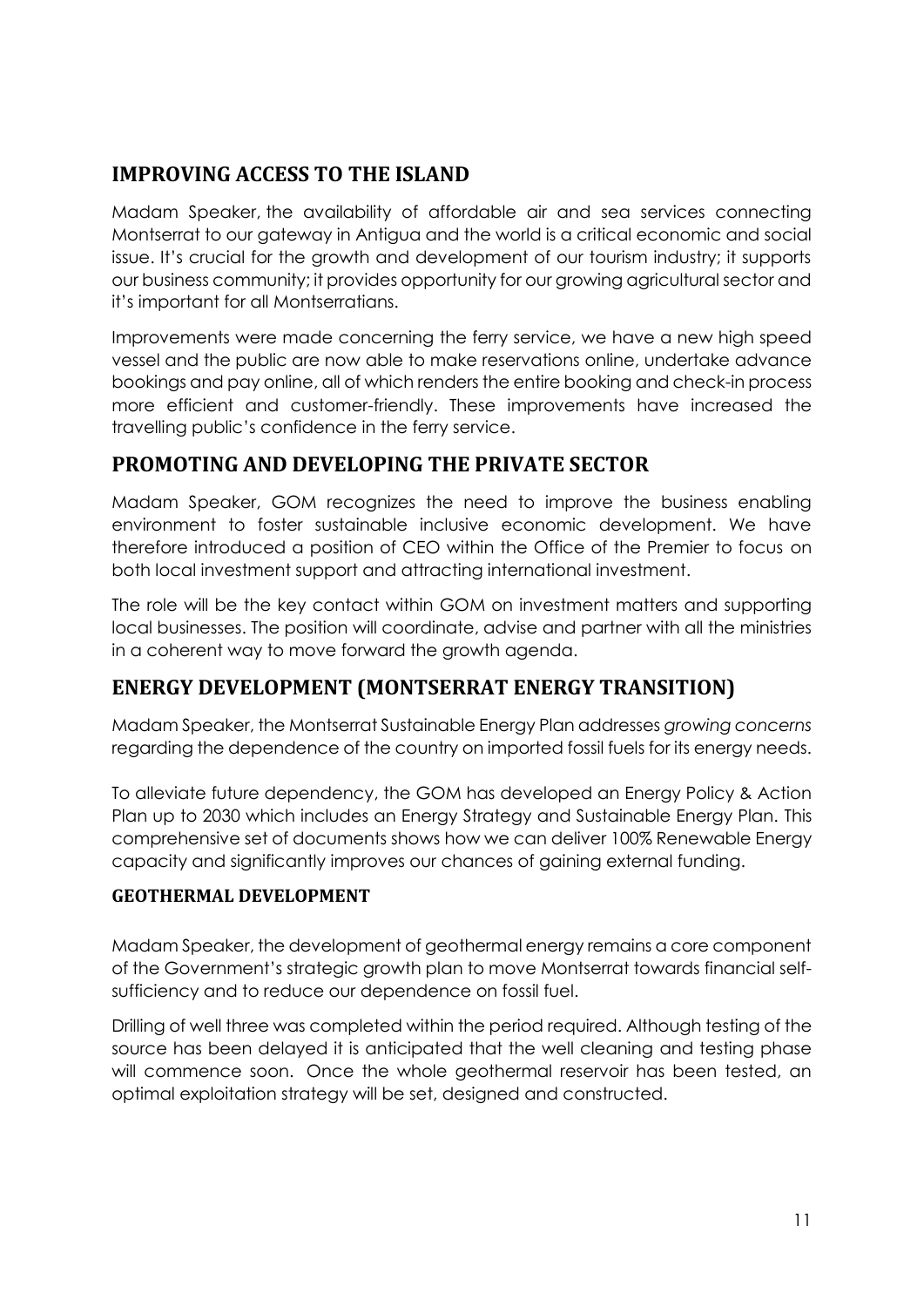#### **POWER GENERATION**

Madam Speaker, the new 1.5 mega Watts Diesel Generator (DG) was successfully commissioned on the 28th February 2017. Then on the 9th of March 2017, we were able to supply electricity from the power station to the grid. The new power station development will deliver a more reliable and efficient electricity supply.

Further, new control systems have been designed to facilitate solar and geothermal power intakes. New buildings include a new power house and control facility, workshop, and additional fuel storage arrangements. The project is being financed by the CDB, and DfID, with contributions from GOM and Montserrat Utilities Ltd (MUL).

#### **PRIORITY INFRASTRUCTURE**

Madame Speaker, part of a Government's responsibility in enabling inclusive growth is to ensure the necessary infrastructure is in place. To that end I am pleased to report a number of achievements:

#### **EMERGENCY SHELTERS**

Madam Speaker significant improvements were made to emergency shelters including; construction of disability access ramps, repairs to roofs, equipping with indoor toilet facilities and securing the premises in the event of a natural disaster. The upgrades were carried out on the shelters under the Montserrat Shelter improvement project funded by DfID.

#### **LITTLE BAY PORT DEVELOPMENT**

Madam Speaker, Little Bay Port Development is a key catalyst to stimulate economic activity, create employment and improve physical access to Montserrat through the development of a port and breakwater. Our port development plans have progressed considerably over the past year. We have been working together with the consultants that were jointly appointed by UKCIF and CDB.

Madam Speaker, Montserrat has a top level allocation of GBP£14.4 million or USD\$20.3 million in funding for the port.

#### **HOSPITAL DEVELOPMENT**

Madam Speaker, despite challenges we have made great progress in realising the national aspiration of the construction of a new hospital. The economic appraisal of potential Hospital sites was formally presented to Cabinet by the Hospital Site Technical committee during the period and Cabinet chose Hill-Top as the preferred site for the location of the new Hospital.

Madam Speaker, we are now, in partnership with DfID, moving forward with a comprehensive EIA and evaluation of the site. This will facilitate a full business case to be developed by DFID for approval and funding of the project.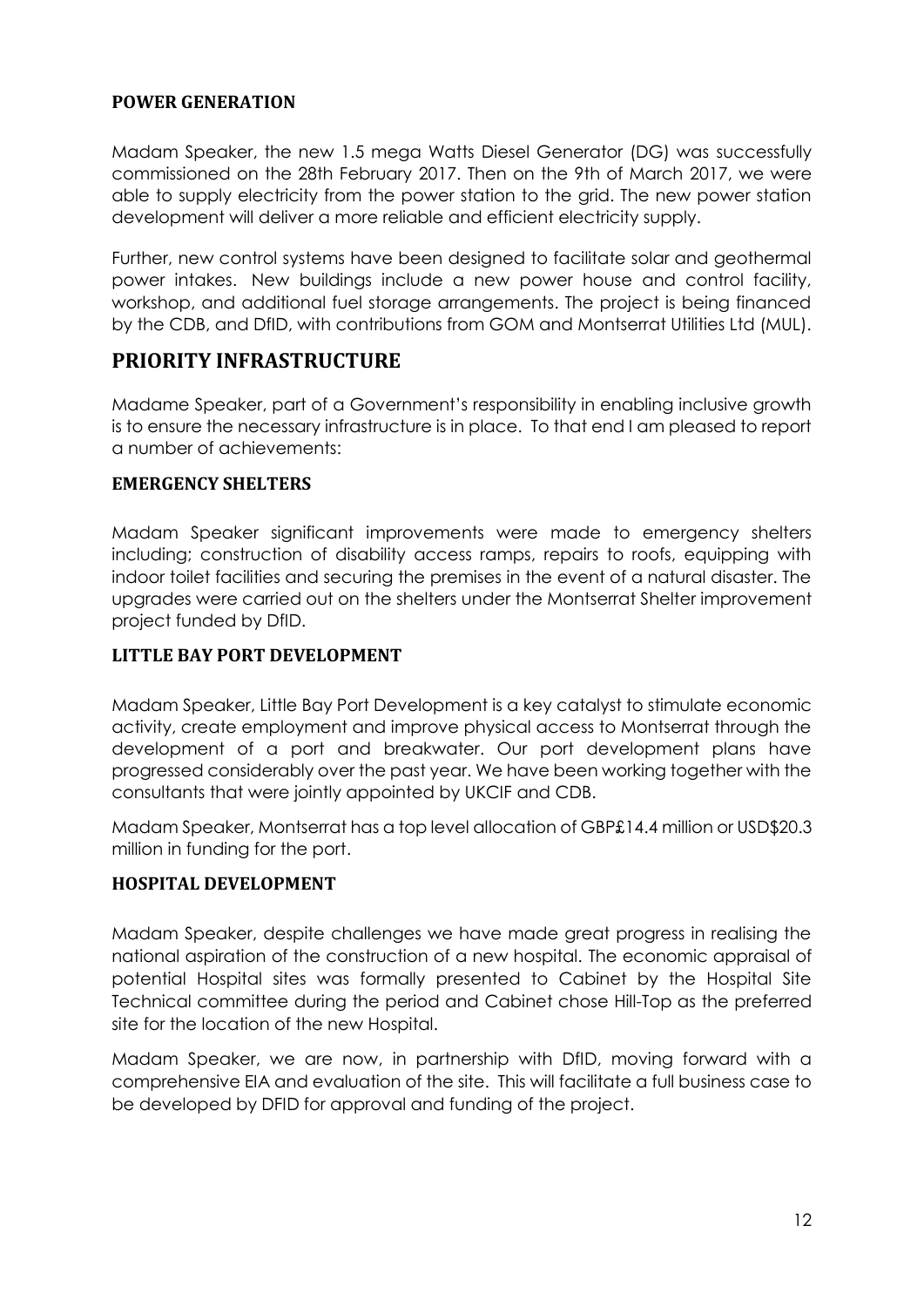#### **ROADS AND BRIDGES**

Madam Speaker there were a number of improvements and initiatives accomplished for the 2016/17 financial year but of note is the emergency repairs and improvement works to the Collin's Ghaut bypass road, which is a critical section of Monserrat's entire road network linking the northern side of the island. Some other road improvements, drainage and reconstruction works completed included the Barzey's by-pass road; Shinnlands road; Brades; Palm Loop, Nixons; New Winward Road; Cat Ghaut/Judy Piece Road and construction of the Bunkum Bay Bridge which provides improved access to the beach.

# **REFORMING THE PUBLIC SERVICE**

Madam Speaker, Phase 2 of the Public Service Reform (PSR2) project concluded in December 2016. Significant effort and resources have been used in re-vamping our strategic planning process to align with the Policy Agenda, and integrated it with the annual budgeting process.

Madam Speaker the key achievements include:

- Completion of the Functional Reviews for the Office of the Premier, Office of the Deputy Governor, Statistical Department and the Social Services Department;
- **Establishment of the PMO:**
- Completion of a Citizens Guide to the Budget and Draft National Performance Framework under the Strategic Planning & Budgeting consultancy; and
- Establishment of a Cabinet Committee to drive human resource transformation through empowerment of public servants.

As mentioned the Programme did well with an A rating in the June 2016 Annual review. A further programme to continue our efforts at public sector reform is anticipated.

## **PROGRAMME MANAGEMENT OFFICE**

Madam Speaker, a Programme Management Office (PMO) has been set up under the Ministry of Finance. This will improve our value for money business cases, project and programme governance, transparency, and risk management. Such measures will help us improve our ability to effectively implement a sound development programme and put an end to underspending, and project over-runs.

Madam Speaker, the PMO has facilitated the set up a Portfolio Board and also set up the requisite Programme Boards including the core positions within those Boards.

Madam Speaker on Friday, May 12th, the Government of Montserrat officially became the newest corporate member of the Association of Project Management (APM). This demonstrates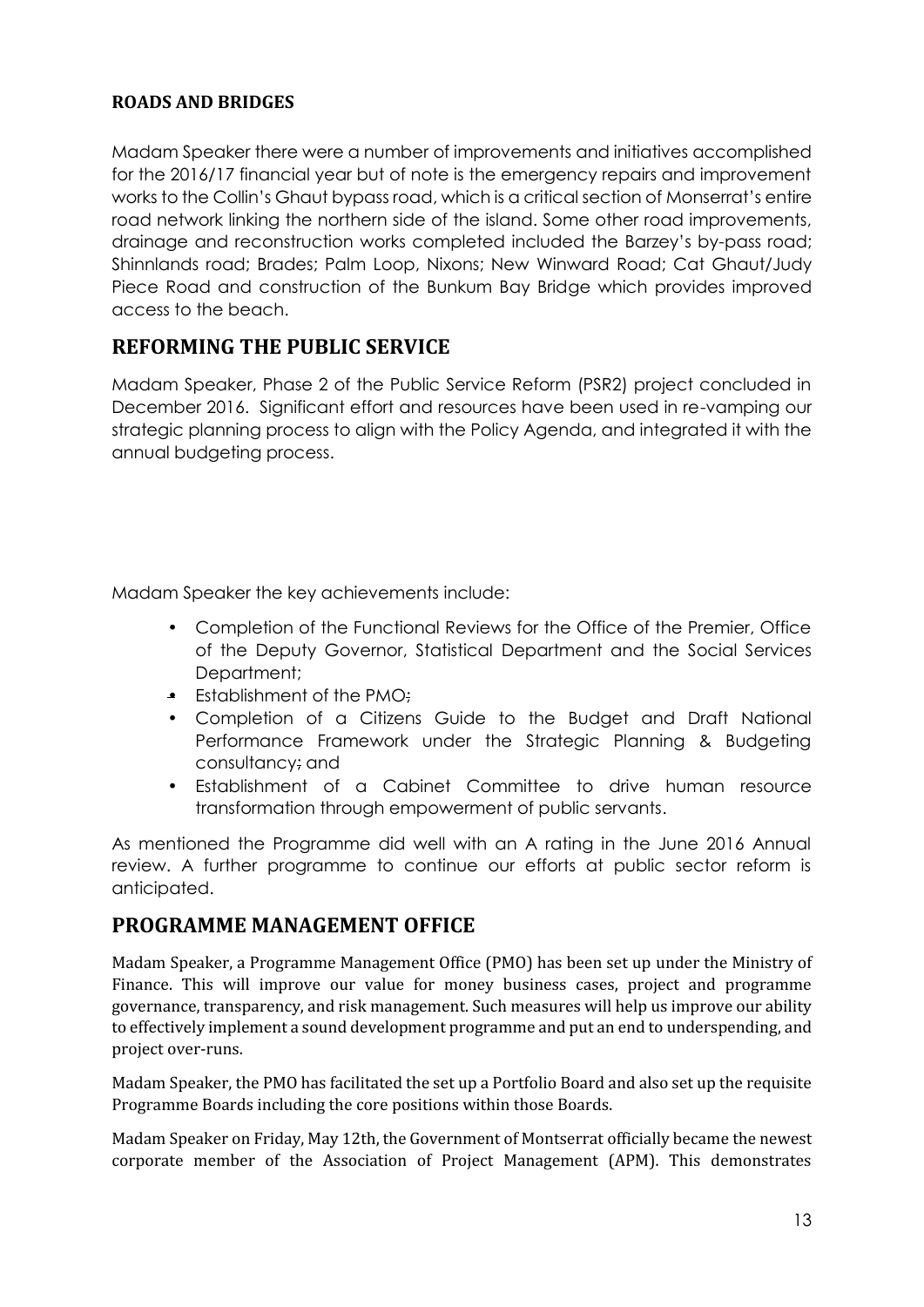Montserrat's willingness and commitment to the adherence and promotion of internationally accepted best practices.

# **HUMAN DEVELOPMENT AND QUALITY OF LIFE**

Madam Speaker, this government has continued to make the necessary investments in order to improve the quality of life of our people.

#### **EDUCATION**

Madame Speaker, we live in a highly electronic technological age and likewise our education facilities must match the modalities of this era. Madame Speaker, I am pleased to announce that my Government prepared our computer labs at the Montserrat Secondary School, and for the first time a number of Caribbean Examination Council Exams are now being done online.

Madam Speaker, over the past year, there has been an increase in trained teachers and the Ministry has outperformed its target in having 55% of trained teachers at the secondary level and instead achieved 61%.

Madam Speaker, a key indicator for education is the percentage of students in the year five cohort who obtain 5 or more CSEC passes including English and Math. This year 42% of the year five cohort obtained 5+ CSEC passes including Math and English. This performance exceeds the Ministry of Education's target for the school. In terms of tertiary education, there are currently 27 people on the scholarship programme but we are expecting 12 to complete their studies in September 2017. There were 5 new awards for the 2017/2018 financial year.

## **HEALTH**

Madam Speaker, again, we said that we would provide improved health care services and we continue on that journey to improved health care for our people. I am happy to report that GOM has further strengthened established strategic alliances as my Government signed a five-year agreement with the Pan American Organization /World Health Organization, this is a technical cooperation plan that supplements funding and support for the implementation of the Ministry of Health's Strategic plan. Madam Speaker this is significant as it allows for other streams of funding to assist with the Implementation of various improvements in health care on Montserrat.

Madame Speaker, the draft of the Social Protection Bill which will replace the Social Welfare Act has also been developed this year with the help of UNICEF. We say thanks to UNICEF for all their support.

Madam Speaker, the long awaited Health Sector review is currently in progress and this is important to providing an appreciation of the needs to strengthen our delivery and accessibility of health services. This review is on scheduled to be completed at the end of June 2017.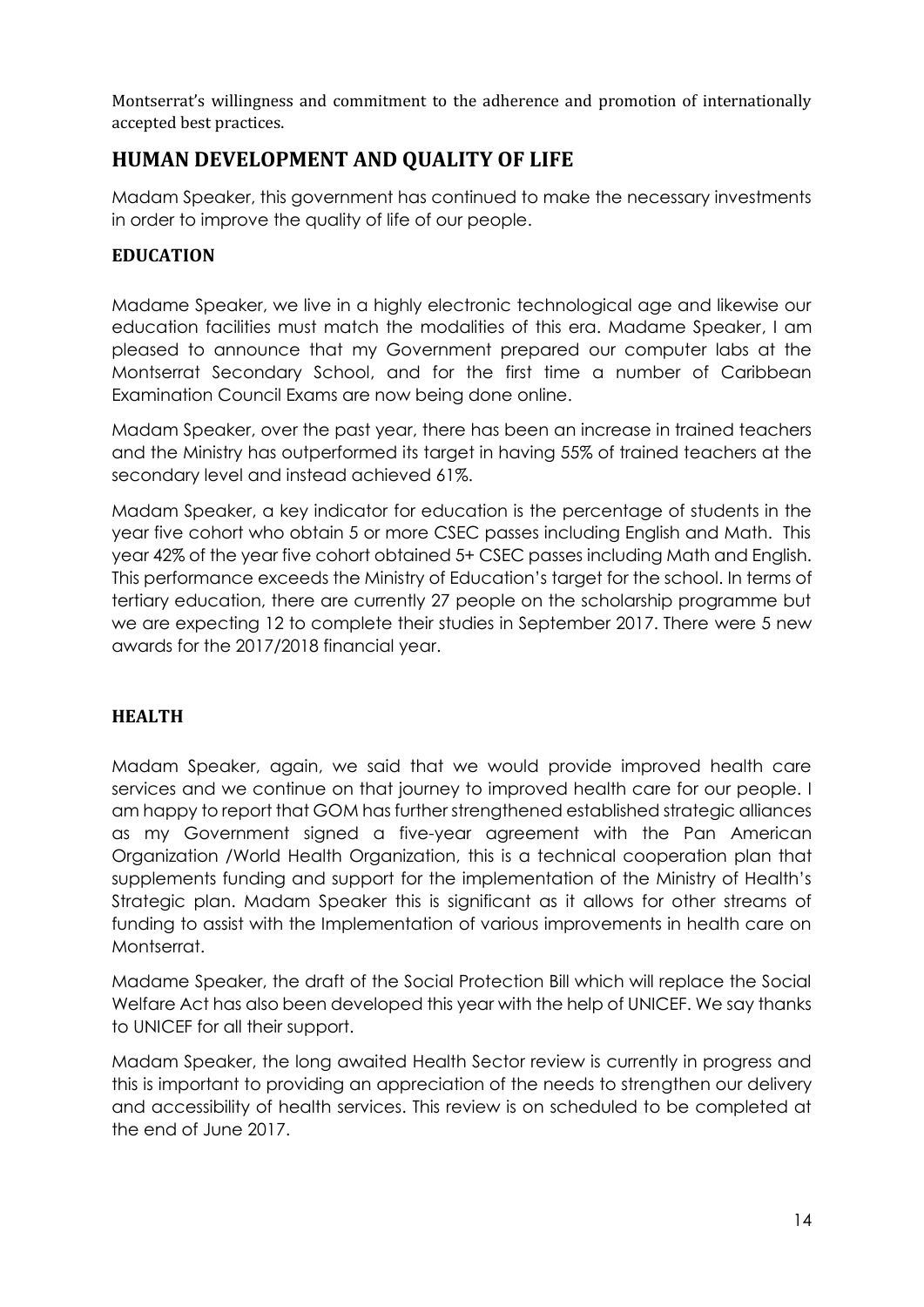#### **SOCIAL SERVICES**

Madam Speaker, we are progressing our plans to modernise social services. A full complement of services is now available from the Social Services Department. Central to that Madam Speaker, is the establishment of a Child Protection Unit (CPU), to address child safety matters through a centre of excellence.

A Children (Care and Adoption) Bill was just passed into law and will provide much of the required framework for the CPU and for child care and adoption in Montserrat. A framework for succession planning has been developed to ensure that Montserratians are appropriately trained and skilled up to assume the positions at the end of the contractual period of external recruits.

#### **YOUTH AND SPORTS**

Madam Speaker, youth engagement through skills development and vocational training continue to be a priority area for this government. During the year, a number of events took place for young people, including a Youth month in October 2016, Most significant was, the Youth and Sports Development Program, a new initiative which was launched in 2016. A task force comprised only of young people has been established to coordinate and manage the various elements under this initiative, which includes the development of employable skills to unemployed and underemployed youth through apprenticeship and entrepreneurship, the development of a national youth policy, establishment of community groups within 7 communities for the purpose of advancing the development of members of the community with emphasis on the youth, and the development of a national sports policy to promote sports in Montserrat.

#### **CULTURE - MONTSERRAT ART COUNCIL**

Madam Speaker, cultural activities are an important part of any society. They contribute to the community facilitating fellowship and celebrations. As the Montserrat Art Council (MAC) moves forward to fulfil its mandate it is with the full knowledge of the important role culture plays in social cohesion.

Madam Speaker one of our major cultural success stories is "The Montserrat Memory Project"; a collection of photographs featuring pre-eruption Montserrat which was donated to The Montserrat Arts Council by Photographer Gildo Spadoni. This exhibition at the Montserrat National Trust attracted over 576 persons and the full collection will be stored at the Montserrat National trust and forms part of the national archives.

# **AGRICULTURE**

Madam Speaker, GOM continues on its path to redevelop agriculture including the promotion of food security, satisfying local demand and targeting specific markets for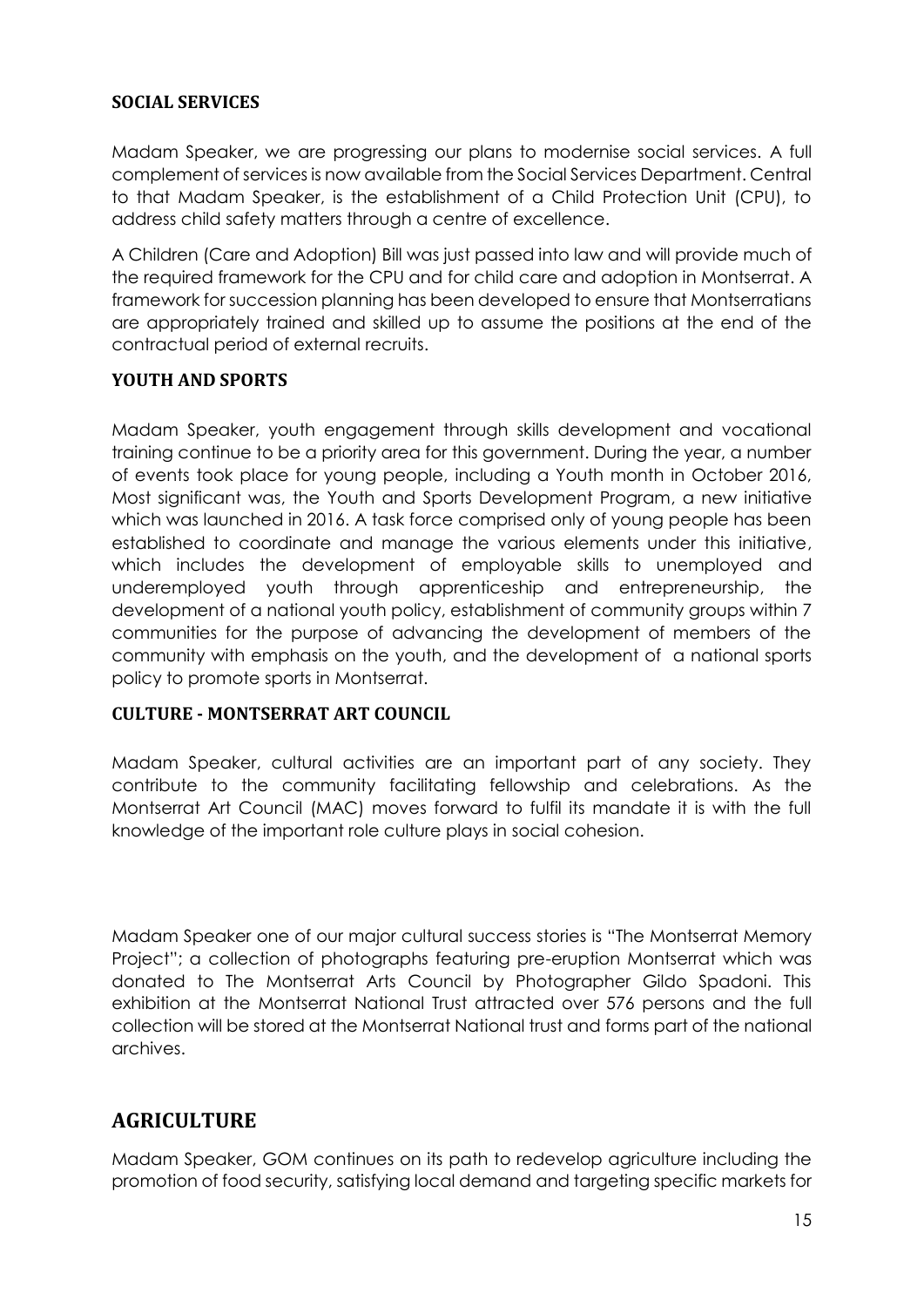important substitution and export. Cabinet approved a new five-year, Agricultural Strategy and Marketing Plan running from October 2016 to September 2021.

Madam Speaker, we are pleased to see that production of staples, such as plantain, bananas and green leafy vegetables including pak choi and spinach is now large enough to negate the need for importation. Further, the island still maintains a level of self-sufficiency in egg production and has seen an increase in the production of broiler meats. Weekly slaughtering at the Abattoir commenced in May 2016.

Madam Speaker, a Territory to Territory partnership between the Falklands Islands Government Institute and the GOM to transfer knowledge and skills from the South Atlantic to the Caribbean was established.

# **HOUSING**

Madam Speaker, the long awaited Housing Bill was passed into law in October 25th, 2016 and it will help us move forward to continue with emergency, social and affordable housing initiatives for our people. The Building Code which has been in draft for the past 20 years is now in the final stages for approval and a Building Code informational pamphlet was produced as part of a public awareness initiative.

Madam Speaker, the Housing Investment Programme, which leverages private sector investment through mortgage financing and reduces public sector involvement was allocated \$2 million in October 2015. To date, of the 62 awards offered, approximately 56 persons have benefitted from the four projects at a total cost of \$1.7 million.

## **MAINTAINING PUBLIC ORDER, SAFETY AND SECURITY**

Madam Speaker, as priority, we are continuing to work with FCO and our Governor to improve security and ensure that Montserrat remains safe, secure and tranquil; factors central to our culture and to our tourism product. Madam Speaker, Serious Crimes declined by 19% over the reporting year.

## **FISCAL REVIEW**

Madam Speaker, allow me to take you forward to the 2017/18 fiscal year and what is expected under the theme of *Moving Montserrat forward towards Self-Sustainability and Inclusive Economic Growth."*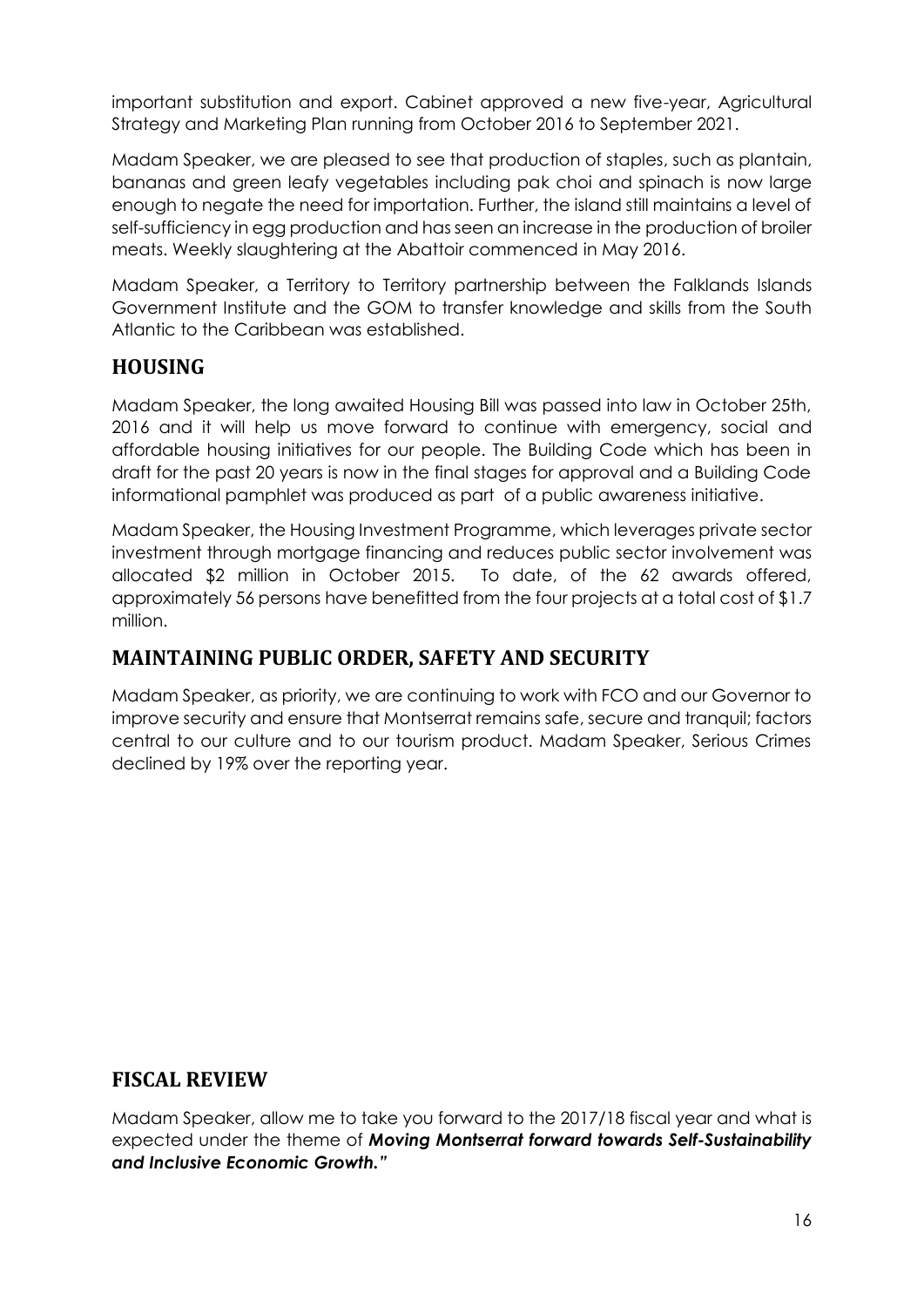Madam Speaker, the foundation was laid in 2016/ 17, when a delegation went to the UK to argue the case for building Montserrat's future. We argued that *"This is the time to move Montserrat forward, for another several decades of recurrent budget aid, directly funded by the British tax payers money is not in their or our best future. The choice at this economic crossroads is clear either we develop strategic capital investment to return Montserrat to self-sufficiency or we resign ourselves to continued annual aid for generations to come".*

Madame Speaker, my Government was elected on a promise of "Putting People First". Our manifesto spoke to four key pillars: Transparency, Equality, Accountability and Integrity. We have not forgotten this commitment.

My previous budgets focused heavily on Good governance, i.e. Transparency, Accountability and Integrity. While this work continues it is now time to direct our attention more keenly to Equality. That is why we are focusing on Montserrat's economic transformation that will provide growth, job opportunities and allow us to deliver essential services to our communities.

This sustainable growth needed a solid foundation. The role of government, is to lay that foundation and put in place a framework to stimulate and encourage growth, and that is what this Government has succeeded in doing.

How did we do this? By implementing our Policy Agenda developed in 2016/17. By embedding new strategic planning & budgeting, as well as revised Capital project appraisal processes. We also recruited and appointed key personnel and we are, with the support of the Deputy Governor and the Governor, continuing to strengthen capabilities within the Public Service through the empowerment of our employees to be truly a people of excellence, molded by nature, nurtured by God. So we can deliver on our Vision of a wholesome Montserrat and we will move closer in realizing this under this year's charge of *Moving Montserrat forward towards Self-Sustainability and Inclusive Economic Growth.*

Madam Speaker, these efforts have resulted in relations between the GOM and UK Government characterized by closer collaboration and mutual respect.

**Madam Speaker, before embarking into the details of the 2017/18 budget it is important to have an appreciation of the economic and political context in which this budget will operate.**

## **ECONOMIC CONTEXT - GLOBAL & REGIONAL**

Madame Speaker, Montserrat doesn't exist in a vacuum so it is critical to assess the current global economic landscape. The global growth forecast for 2017-18 is filled with optimism. Yet, the risks are real and the uncertainty will continue to define the global economy.

Madam Speaker, real growth is expected to accelerate in both advanced and emerging economies in 2017, with growth estimated at 3.4%. This resurgence is due to the projected strong growth in some advanced economies of 1.9% and Emerging Economies of 4.5%.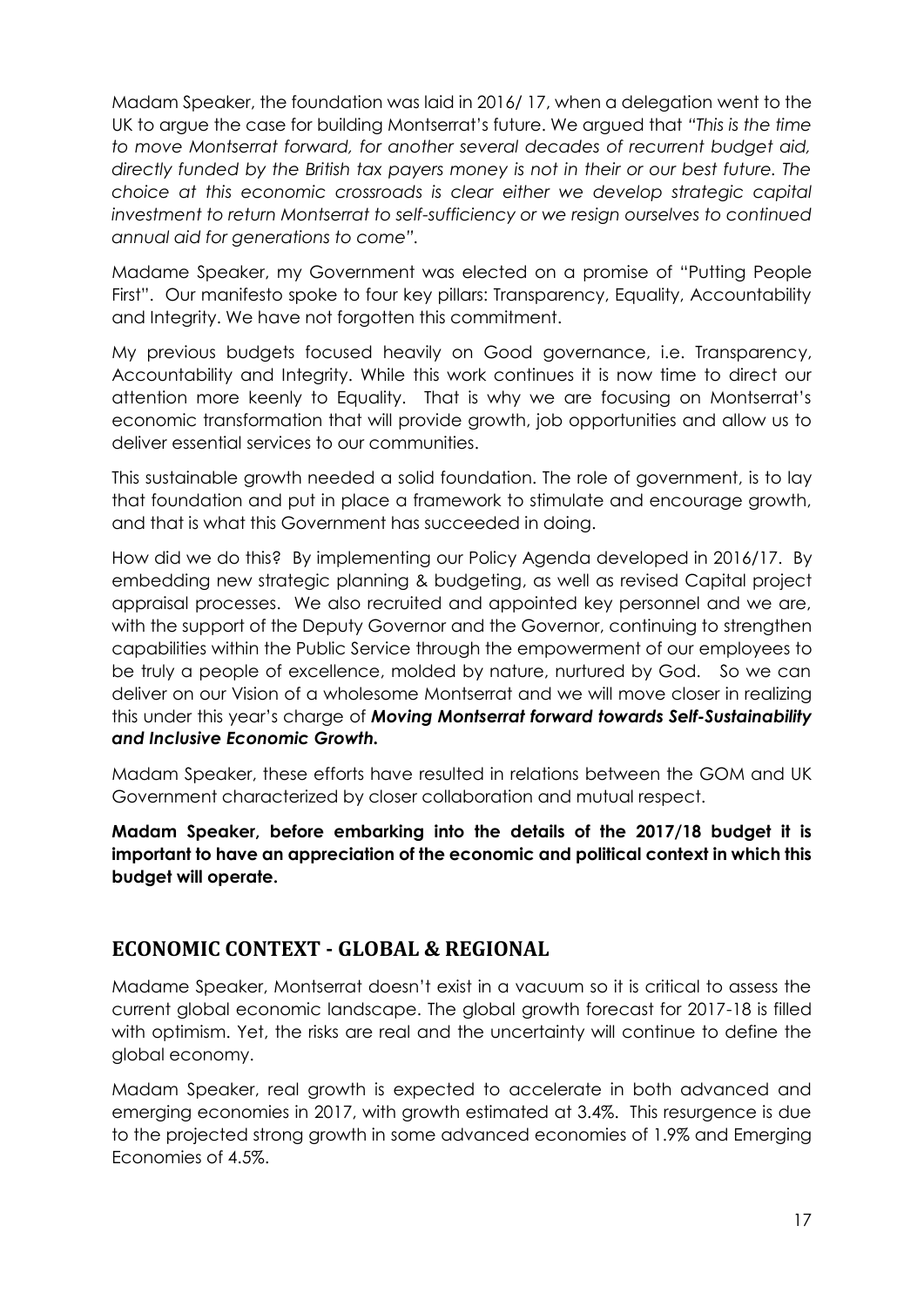Disposable income in these economies always has a direct impact on the prosperity of Montserrat's tourism product, with the US and Western European countries making up a large proportion of the tourist arrivals, and more importantly, the visitor expenditure on the island. While there remains the potential to target new and more diverse markets, tourism remains the backbone of Montserrat's efforts to revitalise its economy.

Since 2016, the Pound Sterling has lost value against the United States dollar to which Montserrat is pegged, hence the strength of Montserrat's economy is linked to the continued health of the UK economy. This means that while the Development Aid of 0.7% of GDP remains stable, any further erosion of the value of the UK economy will have knock on effects on the recurrent and capital Aid to the island.

Madame Speaker, after years of cheap oil, prices are expected to increase slightly in 2017 and may impact island inflation. The Government has taken this possibility into account in its budget management for the next fiscal year.

# **REGIONAL**

We must bear in mind the regional economic outlook. With ambiguity surrounding commodity prices and its ripple effects on other sectors such as tourism, major global entities such as the IMF and the CDB are placing regional growth at between 1.1% and 1.7%.

Moreover, we must acknowledge that the regional economic outlook remains uncertain. High levels of indebtedness remain a challenge for many regional economies; with increasing debt service payments crowding out productive expenditure that is critically needed to stimulate economic growth.

Similar to 2016, the growth in the Eastern Caribbean is expected to be led by tourism and related construction activity. Madame Speaker, our fellow EC members are facing the same risks as Montserrat, with regards to the prospective growth within the United States and especially the United Kingdom which is one of the largest tourist markets for the region. If the UK economy slows because of Brexit, tourism in the region may be adversely affected. For now, the region is expected to see growth into the medium term, with inflation expected to remain relatively low unless oil price increases are greater than anticipated.

# **LOCAL ECONOMY**

Madame Speaker, the Government developed a new capital prioritisation programme that was rolled out in 2016/17, and which sought to prioritise the projects that would have maximum economic and social benefits. The Government is implementing these transformative projects that will be necessary for long term sustainable development, but which will also provide medium term opportunities for the private sector and employment in Montserrat.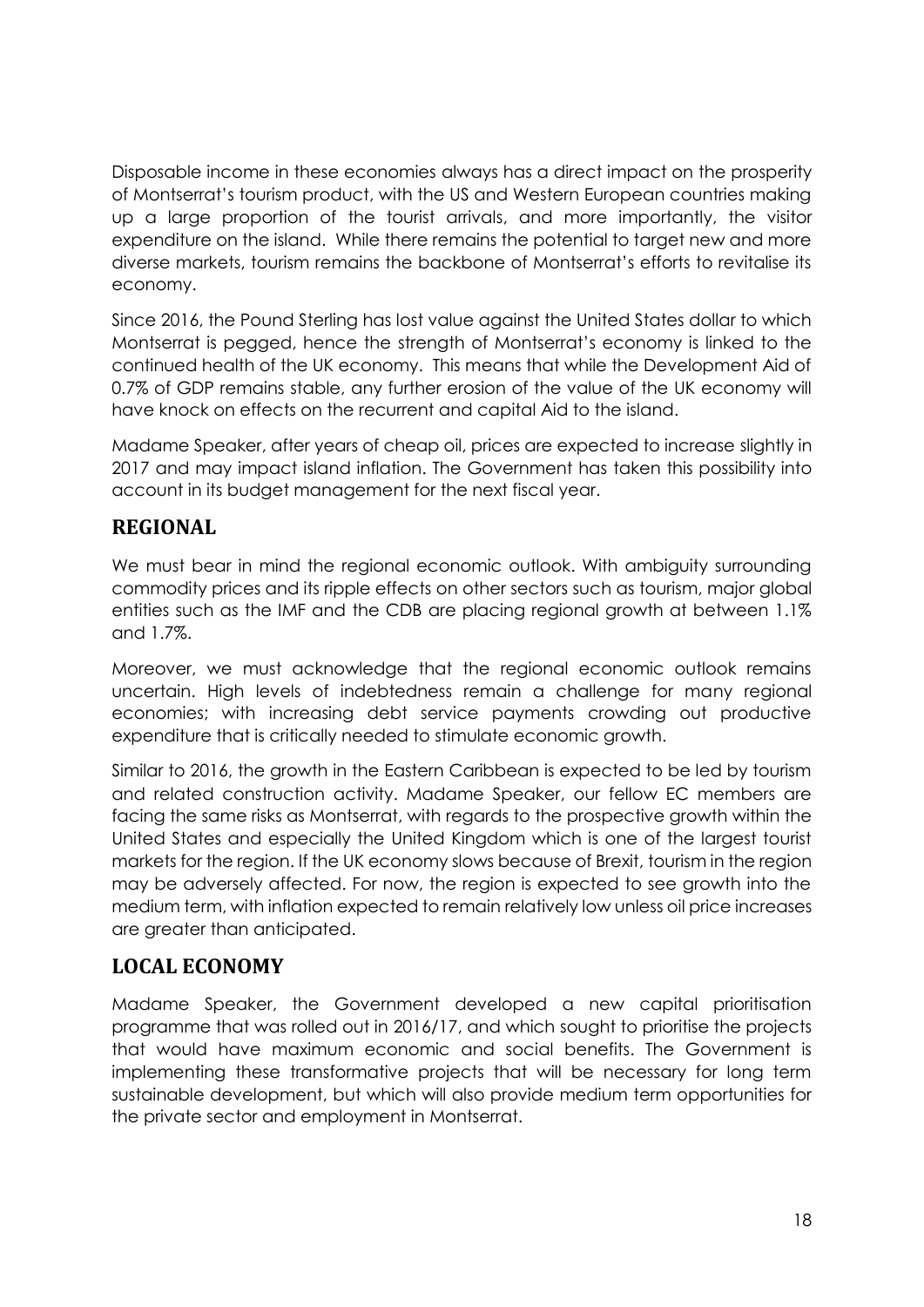Madame Speaker, as a result of these capital projects Montserrat's economic outlook remains positive with forecasted growth for fiscal year 2017/18 of 1.3%. These projects will be outlined later in this speech.

Madame Speaker, our growth strategy, which is pending completion, is my Government's roadmap for economic growth. It attempts to turn the government's vision into reality through concrete actions and deliverables. It is critical that we, as a country, must know where we are heading in these challenging global geopolitical economic times.

Madame Speaker, there is no doubt that we face a number of key challenges. Chief among these is the need to intensify policy actions aimed at creating a sustainable and more inclusive economic growth. Our economy must be environmentally sustainable and adaptable to climate change. More importantly, we must enable private sector-led growth and equip our people, especially our young people, with the skills appropriate for the Information Age with its increased use of technology, automation and artificial intelligence. The global economic order is in the midst of a profound change and only smart and agile societies will thrive. Montserrat must face this challenge with humility, courage and focus. Our proposed plan is balanced and looks towards the future with confidence and resilience.

## **SECTORAL ANALYSIS**

Montserrat's Mining & Quarrying sector had slower growth this year in comparison to recent years, due to closure of Plymouth Port for a period of time. This remains Montserrat's largest growing sector and is expected to continue to grow as long as regional performance remains positive. Although it is the fastest growing sector, its contribution to both economic activity and revenue collection remains small but it has been identified as a potential growth sector with regards to wider development.

Public Administration remains by any measure the largest sector in Montserrat's economy and is anticipated to see growth in 2017/18 due to the continuation of increments and filling of key posts across the service.

Montserrat was once known as a thriving tourist destination and it is the intent of the Government to return to those prosperous days. During the Cruise Season over 600,000 tourists call into ports on neighbouring islands and for Montserrat this presents an opportunity to tap into a market for shore excursions.

Madam Speaker, to that end meetings have been held recently in Miami with 7 Major Cruise Lines and although discussions are at an early stage it has been made very clear that this Multi-Billion dollar industry is looking for something new, fresh, and unique and have expressed a very real interest of including Montserrat as an imaginative and compelling proposition to their customer base. It is now the job of Government to turn these discussions into a reality that will fuel the tourism sector and stimulate the island's economy.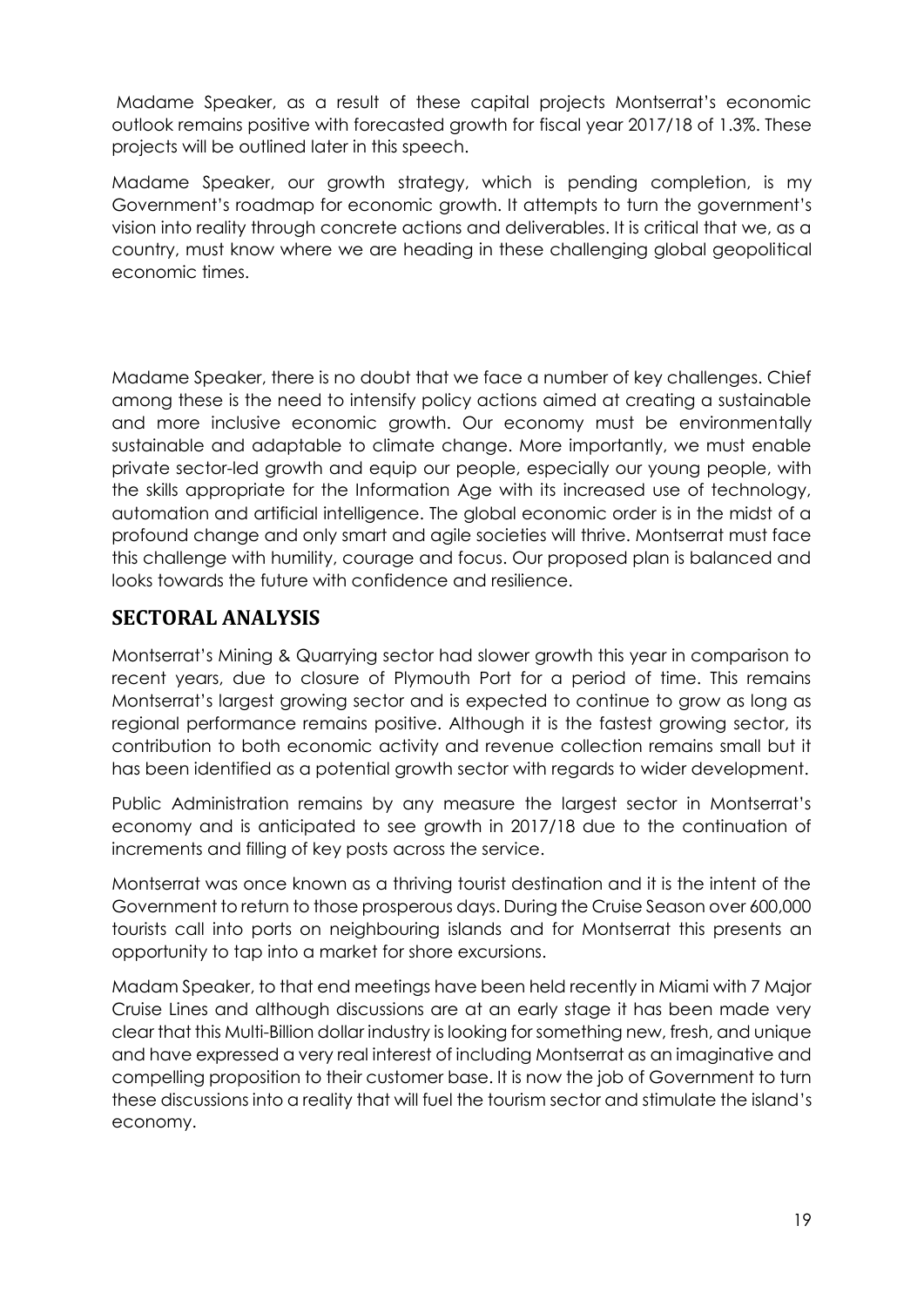Tourism is expected to grow as it will benefit from next year's landmark St Patrick's Day celebration commemorating 250 years since the slave rebellion of March 17th 1768, together with the continued growth of other festivals.

With the completion of the Healthcare review, the imminent commencement of Little Bay Port Development, works to the MPA and ferry terminal building, and government housing together with other construction related public sector programmes Construction is also expected to see growth next year.

Madame Speaker, this Government remains committed in its efforts to promote not only short term economic growth but is working assiduously to implement the type of capital and non-capital projects that will facilitate private sector growth in the future.

The goal of sustainable and inclusive growth is our number one priority and we will continue to strive for it. We are far from perfect, but we are far from finished. This budget is in the economic interests of Montserrat and we will make sure that we are successful in achieving the goals and objectives I will speak of today.

# **MOVING FORWARD – 2017-2018**

Madam Speaker, the achievements outlined previously in my speech demonstrate our commitment, to put in place key foundational policy initiatives and projects that will credibly lead us on to the path of sustainable and inclusive growth in our economy. Madam Speaker, we are very hopeful as we look to the future because we know there are a number of economy-transforming projects that are on-going and there are still a number to be negotiated and approved.

# **DELIVERING THE FRAMEWORKS, AGREEMENTS AND COMMITMENTS TO DRIVE GROWTH**

#### **MEMORANDUM OF UNDERSTANDING**

Madam Speaker, one of the goals of this government was to strengthen the Montserrat-UK partnership, to affirm our joint commitments to the continued development of Montserrat and to agree a clear set of policy commitments and processes which will focus on delivering these priorities. Therefore, we have been working on a Development Partnership Agreement that will be incorporated into a new Memorandum of Understanding between GOM and the UK Government.

Madam Speaker, this MOU will set out the shared and individual commitments made by the two Governments that are designed to stimulate economic growth and reduce reliance on budgetary aid in the long term. It also provides a transparent framework for accountability between the two governments and a key reality of this process is that GOM commits to being fiscally responsible and undertake planned governance and public finance reforms.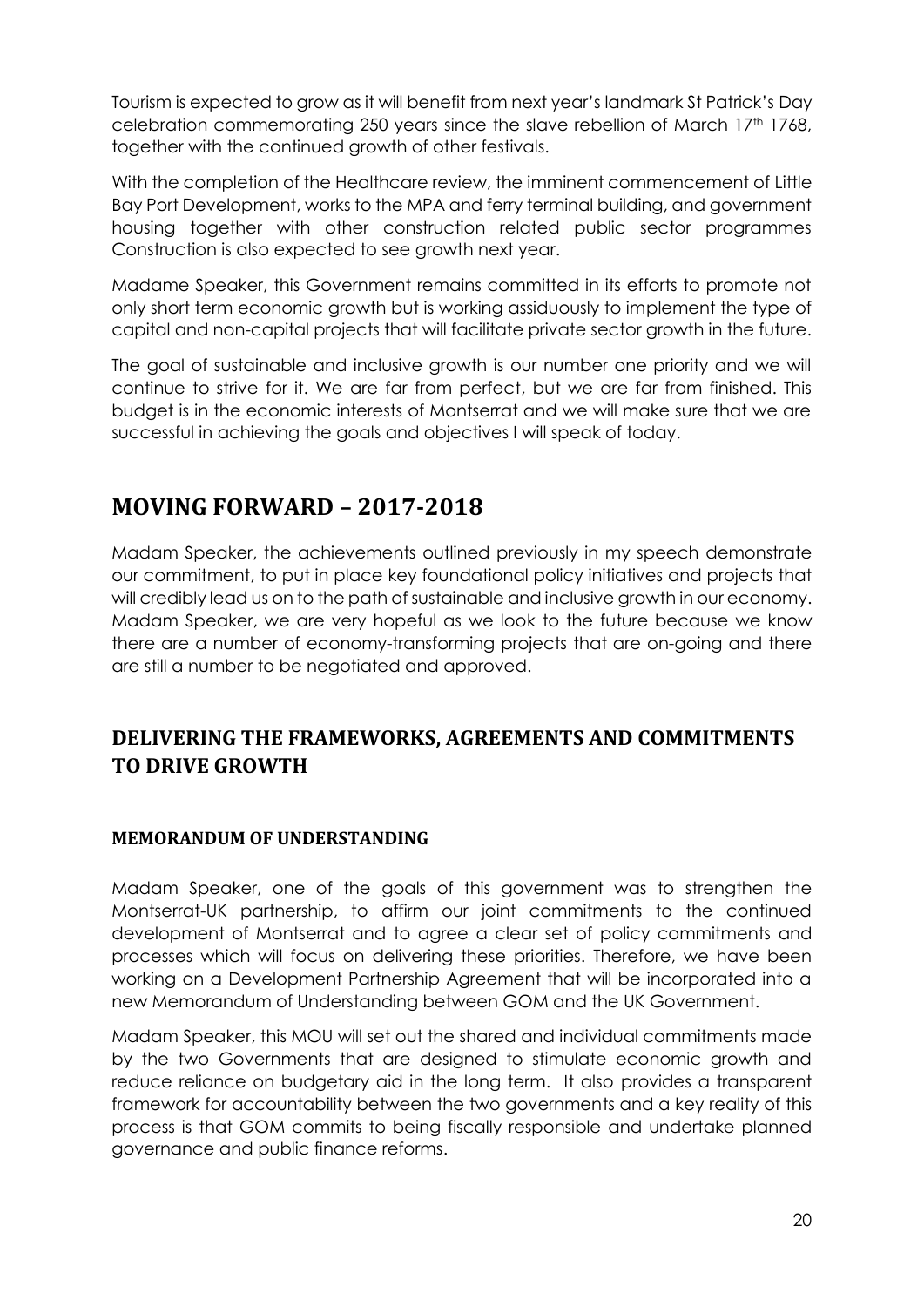#### **ECONOMIC GROWTH STRATEGY**

Madam Speaker, plans are already in place for the GOM to develop a new Economic Growth Strategy (EGS) that follows on from the Sustainable Development Plan (2008- 2020). The overall aim of the EGS is to develop a self-sustaining economy over the next 10 years resulting in the gradual reduction and eventual elimination of financial aid.

Government is committed to implementing it and taking Montserrat further along the path of progress, development and prosperity. This will lead to an inclusive economy where all Montserratians, and residents, have the opportunity to develop and prosper.

#### **IMPROVEMENTS IN MCRS**

In an effort to improve efficiency and to allow for the timely processing of Tax Assessments, the MCRS is currently working with DfID and HMRC to acquire a Tax Administration Computer System for the MCRS. Currently this is done manually using paper folders for every tax payer for each tax area. This is a very cumbersome and laborious method of administration. I can announce today as part of the DfID settlement the approval a new system and the costs of training staff to implement the system. \$300k has been provided to cover the additional cost. The system will be implemented before December 2017.

#### **STATUTORY BODIES AND OTHER GOVERNMENT-OWNED ENTERPRISE**

During 2016 MoFEM commissioned CARTAC to carry out a review on the status of the Government Owned Enterprise sector in Montserrat, the review focused on transparency, accountability and comprehensiveness of the Budget papers and supporting evidence. The assessment revealed gaps in the oversight of Statutory Bodies and other Government Owned Enterprises.

The key recommendation was the centralisation of the funding administration of all subventions, this budget reflects the recommendation with allocation of subvention such as the Montserrat Volcano Observatory, Montserrat Community College, Land Development Authority, National Trust and Montserrat Info-Communication Authority being moved to MOF. With this responsibility it is the intention of the MoFEM to assist the Government Owned Enterprises to improve financial performance and reporting.

Further recommendations from the report will be implemented over the coming year.

## **EUROPEAN DEVELOPMENT FUND (EDF 11)**

Madam Speaker, GoM is currently renegotiating a new programming document with the European Union under EDF 11 funding. The successful completion and agreement of the programming document will provide Montserrat access to additional funding of around €18.4 million over four years. Progress is going well and it is hoped that the first tranche of monies will be released to Montserrat in early 2018, the monies will be used for technical support to implement the capital projects and the majority of funding will be allocated to energy, port development and tourism projects. We plan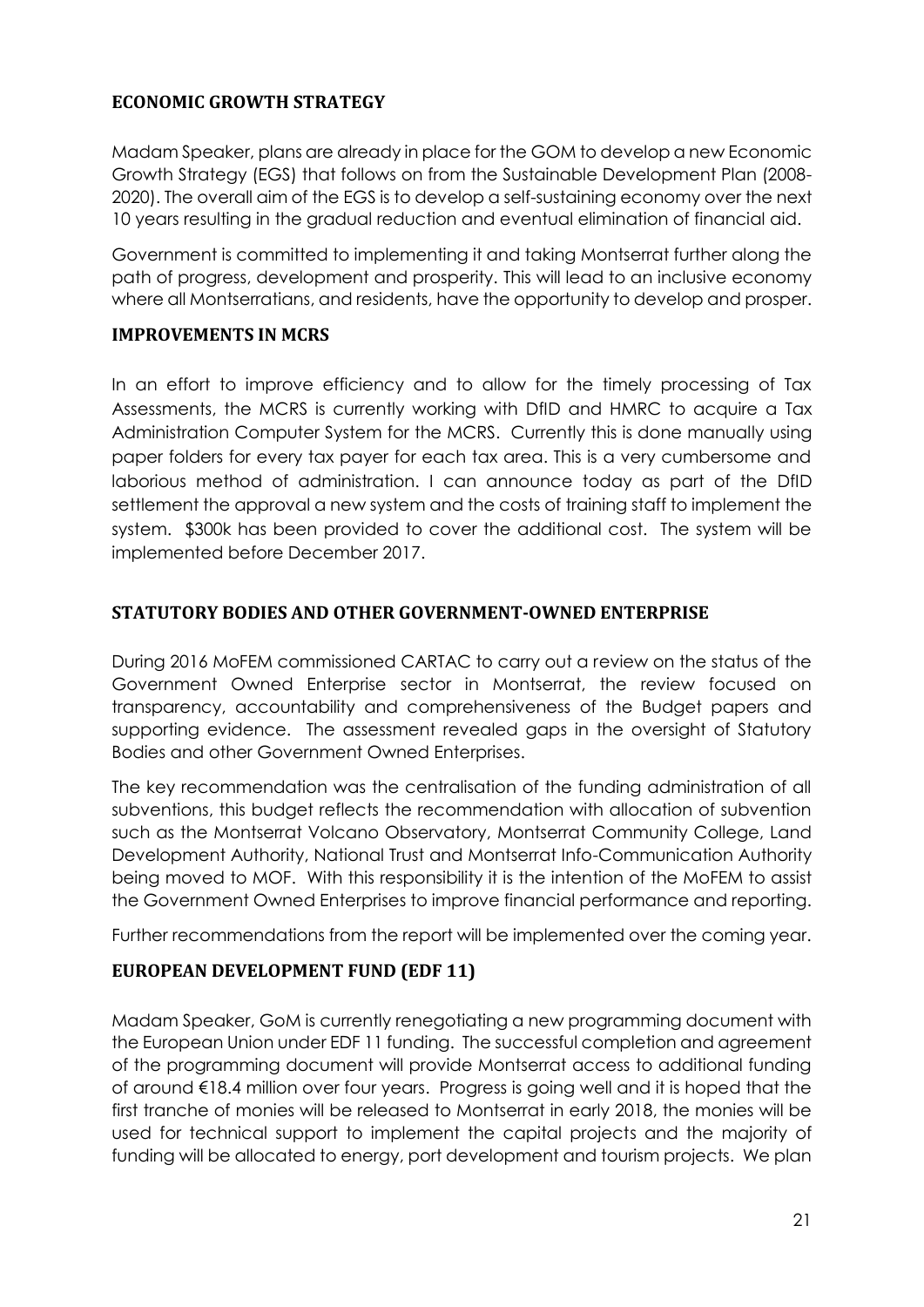to sign the funding agreement in October of this year, until then we cannot budget for the additional spend.

## **DELIVERING KEY ECONOMIC TRANSFORMING INFRASTRUCTURE**

#### **ENERGY**

Madam Speaker, the energy sector has enormous potential to contribute to the growth stimulus that our country desperately needs. An Energy Unit will be established to drive GoM's Energy Agenda of renewable energy, energy efficiency and electric mobility. There will be a national Energy Public Awareness and Public Reach Programme to include schools, visits, radio programmes, community meetings to educate the people of Montserrat regarding renewable energy and energy efficient goals, targets and initiatives.

#### **LITTLE BAY PORT DEVELOPMENT**

As mentioned Government has been working with the consultants jointly appointed by UKCIF and CDB and during the latter part of May, a large CDB evaluation team arrived on Island to evaluate the detailed proposals and provide guidance and support with regards to the project. The review went extremely well and the CDB team left very positive about the project. CDB officials are aiming to take forward the project for final approval at their October Board meeting, and it is likely that work on the project will start in early 2018 following a design build procurement process.

Madam Speaker we plan to issue Requests for Information from prospective contractors to engage with the market at the earliest possible time. The tender process inclusive of assessments will commence immediately after endorsement has been provided by the CDB and it will be a design build contract.

Madam Speaker at this moment based on dialogue with the CDB it is envisaged that mobilisation and commencement of construction could begin in the 4th quarter of the financial year (2017/2018). Little Bay Port Development is a critical project for the people of Montserrat and the progress of this project is a significant indicator to becoming a sustainable society.

#### **FUTURE IMPROVEMENT TO OUR ROAD NETWORK**

MCWL is expected to continue playing a major role in the development and maintenance of the island's infrastructure. Under the infrastructure priority project that will be in its third year of implementation, it is intended to complete a section from Salt Spring to the Cavala Hill Church. Other major construction, drainage and improvement works planned for the coming year include Collin's Ghaut retaining wall; Pump Ghaut road; Cedar Park Loop, Jones Hill, upper & lower Firths, along the B02 road, Virgin Islands, Mongo Hill, Baker Hill, Manjack, Glebe Salem. Also, under the Global Climate Change Alliance (GCCA) Project in conjunction with the OECS, Montserrat is benefitting from a project that will fund the improvement works to the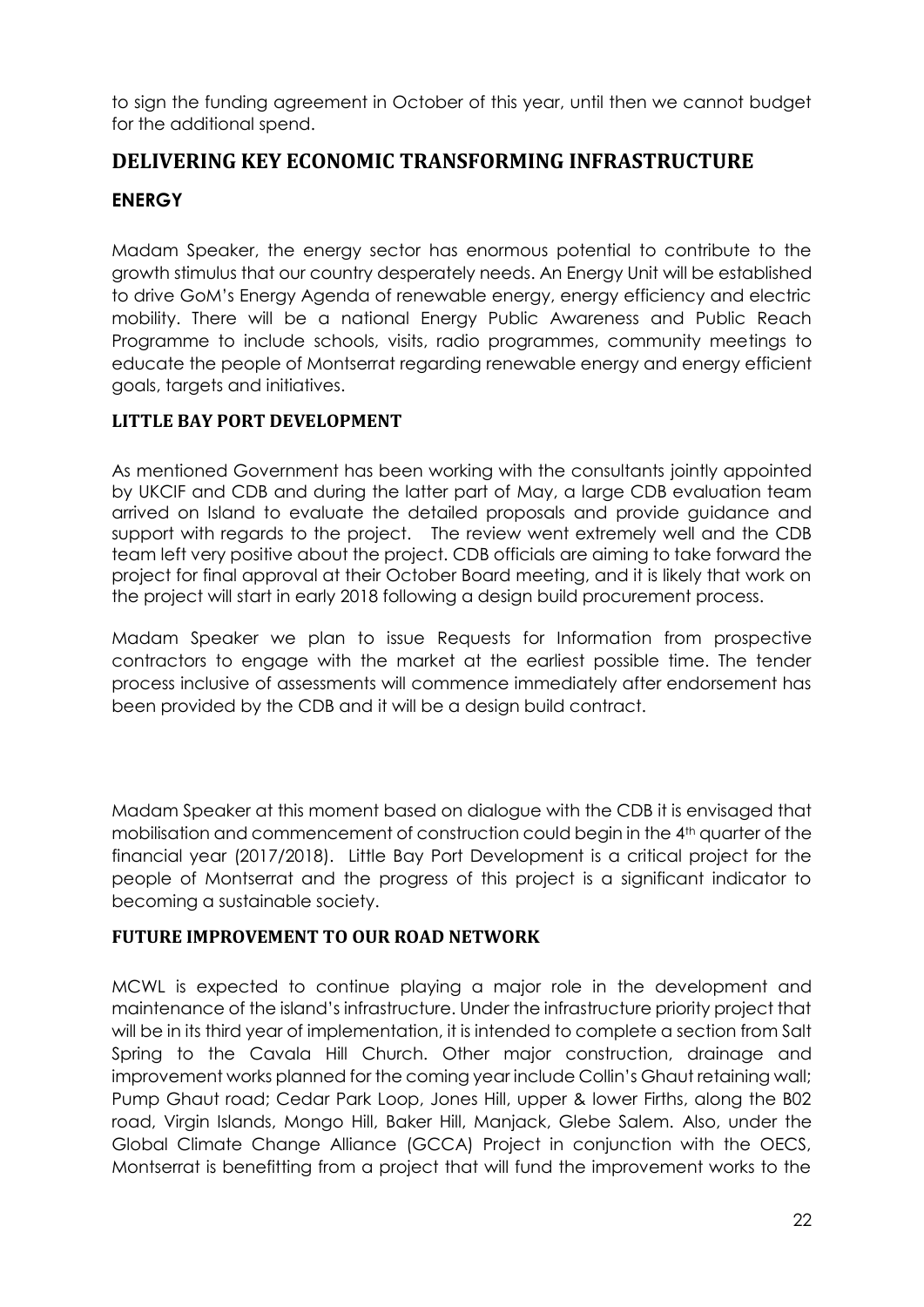Collin's Ghaut Culvert and the stabilization of the river embankment with Gabion Baskets.

#### **TOURISM**

We will continue to promote our beautiful Emerald Isle with additional promotions for 2017 which will include a road show and placing several Billboards in prominent positions across Antigua. We need to make bigger efforts to attract day trippers from Antigua and hook into the vibrant cruise ship industry. To this effect earlier this month I attend meetings with leading cruise ships companies in Miami seeking to include Montserrat in their excursion trips, the response has been extremely positive and I hope to announce further details on this extremely important incentive soon. We will seek to attract more cruise ship calls in the coming season and we aim to improve on the 4,378 passengers who visited our Island.

Madam Speaker, as a deeply faith-based, society, Montserrat also has a potential to attract faith-based tourism especially in conjunction with Antigua. My recent discussions with faith leaders in both of our countries has been very productive and we will make sure that we carry this discussion forward to make this a reality.

Promotion is key and this week we participated in Caribbean Week, New York where tourism officials, industry executives, media, travel agents, consumers, and Caribbean Diaspora meet to network.

Without doubt Plymouth as the "modern day Pompeii" is our star attraction for visitors - a truly breathtaking and unique experience in the Caribbean, but we need to do more for the visitor's experience and we need to maximise the potential benefits to our people from those visitors.

#### **AGRICULTURE**

Madam Speaker, we remain firm in our commitment to the agricultural sector. We have every confidence in our farmers' ability to build a stronger, more sustainable agriculture and Government will provide the necessary support to achieve this objective. We will work with relevant agencies to improve vehicular access to farming areas; provide services and technical support to farmers to generate increased production of selected crops; improve irrigation facilities and services and invest in fencing and crop production systems.

Madam Speaker, with regards to the abattoir, this Government has laid down the foundation for the establishment of what can potentially be a very profitable industry. If we eat what we produce, then the farmers in particular and the country as a whole will benefit. However, it is not our intention for Government to be involved in the running of the abattoir. This is a timely opportunity for the private sector to take over the operations of the abattoir and to market the sale of the animal products processed. In the coming year, we will review and update relevant pieces of legislation to ensure we privatise the operations of the abattoir.

## **DELIVERING KEY SOCIAL AMENITIES**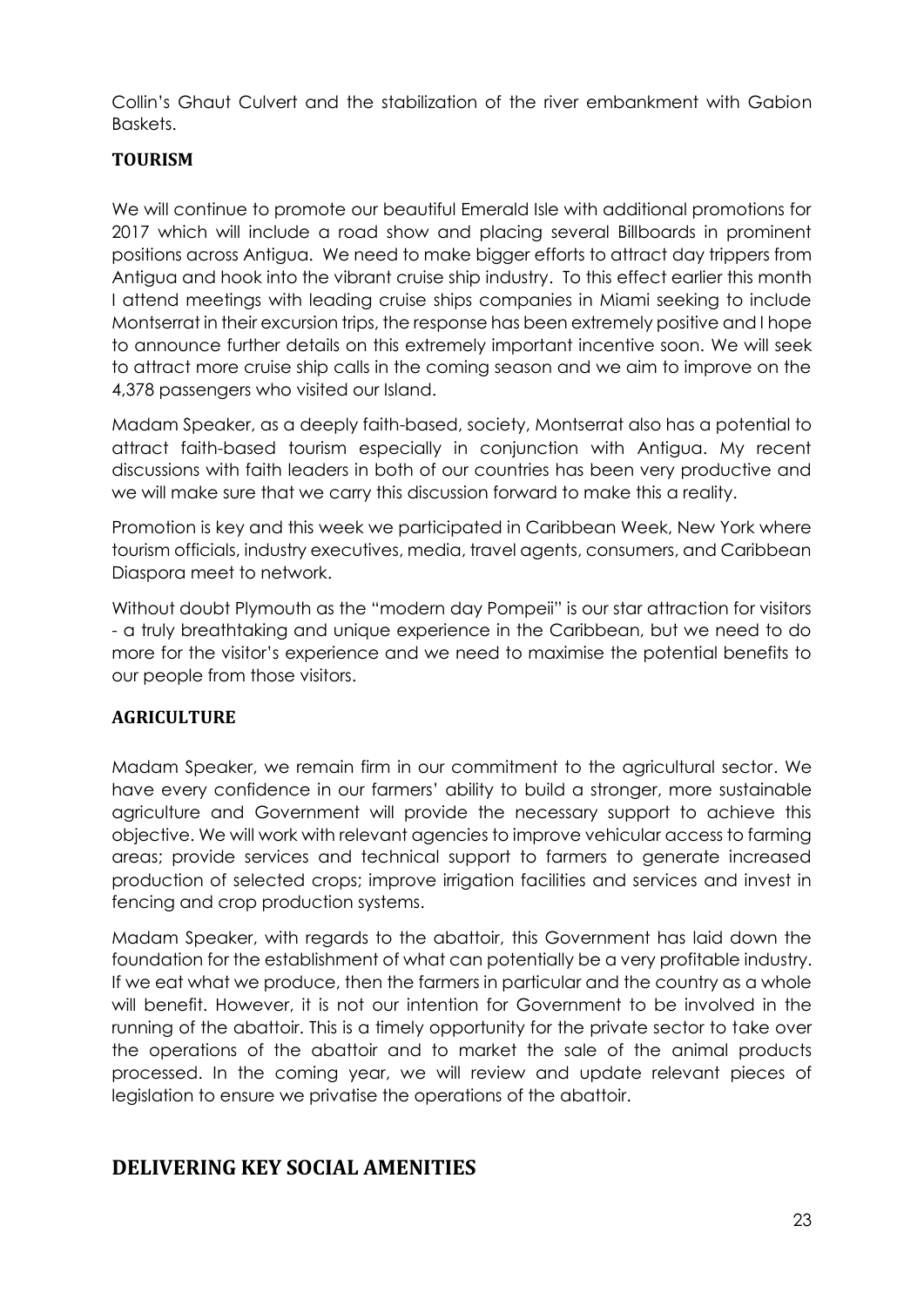#### **MOVING HEALTH AND SOCIAL SERVICES FORWARD**

Madam Speaker, through the Foreign and Commonwealth Office, the Social Services Department will continue to benefit from additional technical training over the next four years from CASCAF, who made their first visit to the island in early November 2016 to assess our needs.

Diagnostics capabilities will improve with the implementation of a fully fitted fixed Xray machine which has modern technological capabilities for digitized imagery. Equipment purchases will continue to allow for the access to better working equipment in the health sector. The Environmental Health capacity will be enhanced with the purchasing of a new vehicle and the construction of an operation space for landfill workers along with the completion of the dumping ramps.

Universal Access to healthcare continues to be part of Montserrat's approach to improving equity in healthcare. Madam Speaker, I am pleased to announce that the necessary legislative changes will be made to improve male health, by adding prostate treatment drugs to the list of drugs exempted from charges and made available for men in Montserrat requiring treatment.

Madam Speaker, all health services for children of non - nationals, once born in Montserrat to parents who are engaged in employment and for non-national children who are enrolled in our education system, will be free of charge.

Madam Speaker, the protection of Health Professionals in the execution of their duties is important. With the assurance of the UK General Medical Council, Montserrat will introduce a malpractice insurance requirement, together with a programme and requirement for the necessary mandatory upskilling of Doctors and other key health professionals. Madam Speaker, we will continue to strengthen the legal framework in Health to ensure that we are IHR compliant by introducing the Tobacco Bill and legislation amendments necessary to ensure our compliance.

Madame Speaker all these are positive indicators for the development of the Health and Social Sector

#### **HOUSING**

Madam Speaker, this Government remains committed to provide each family with a decent home so that they can live in a healthy environment. We will continue to implement a comprehensive Housing Strategy with emphasis on safeguarding of vulnerable groups.

Madam Speaker, this Government also supports working families. We will expand access to homeownership for qualified low to middle income residents through public/private partnerships to include HOME programme, Serviced residential lots, Divestments of Land and Housing and new Direct Builds.

Madam Speaker, we said that we would provide housing solutions for the vulnerable and we have started and I can confirm that seven critical emergency houses are to be constructed in the new fiscal year 2017/18.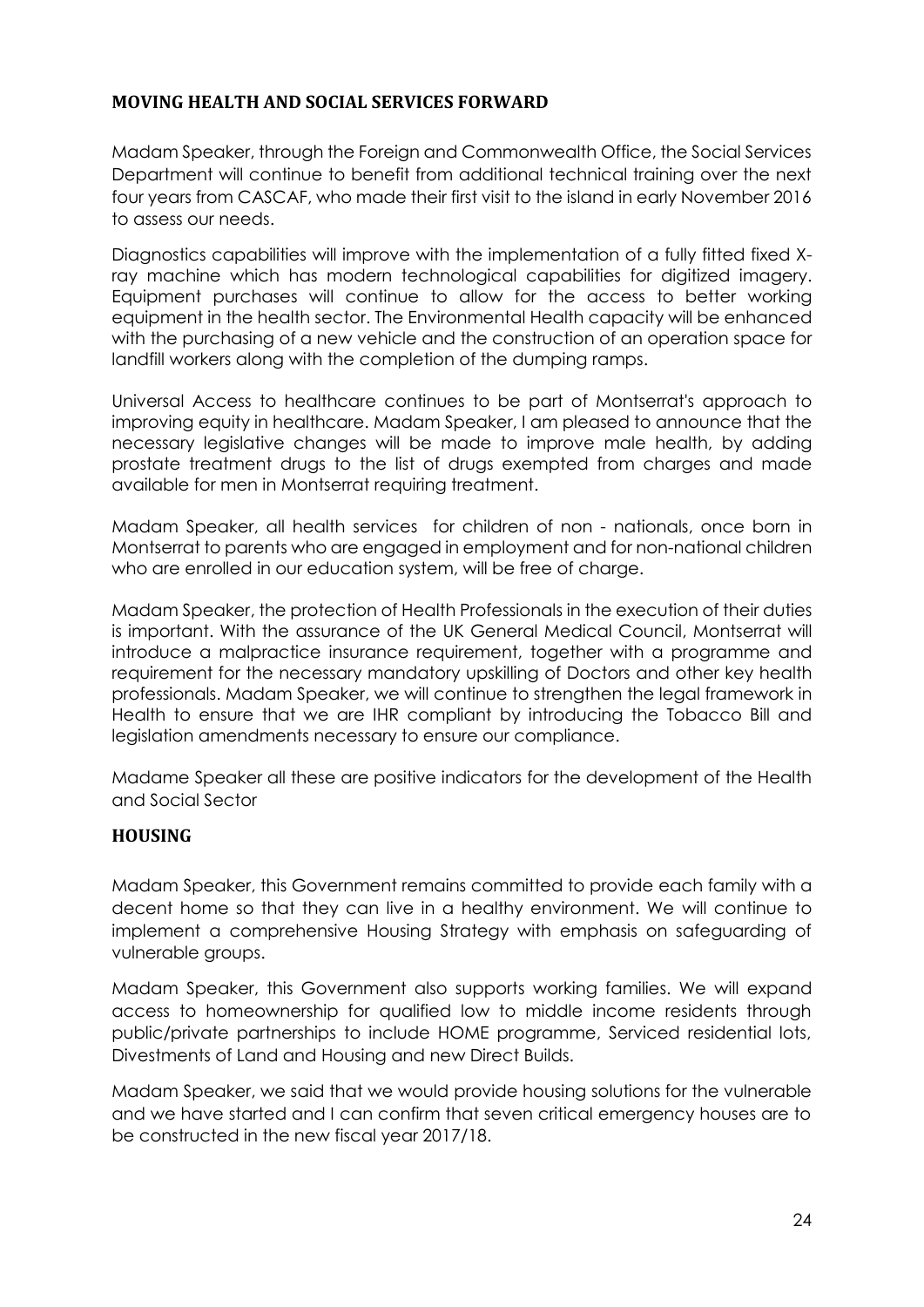#### **YOUTH**

Madam Speaker, as a Government, we continue to provide the enabling environment for sports and youth development. The tennis courts at both Salem and Look Out are planned for major upgrades. The Little Bay Play Field and the Multi- Purpose stadium will have upgrades and repair works done.

As many of you know, basketball is close to my heart and during the course of 2017, we will seek to improve the courts and upgrade the facilities at both Salem and Look Out with additional expenditure being set aside to ensure the youth have facilities to develop their skills and improve their fitness levels.

#### **TRANSFORMING HUMAN RESOURCES MANAGEMENT**

Madam Speaker, GOM´s programme for transforming Human Resources Management was initiated in October 2016 with the establishment of a Cabinet Committee to oversee the cross departmental work. The programme, entitled Empowering Excellence, is well under way, with a Public Sector Task force drawn from all levels of the public service to help plan and deliver changes, and a Private Sector Advisory Committee to provide private sector input and advise on the reforms. The programme activities cover public sector leadership, service delivery and change management. The public can also expect to see immediate changes in public facing services, such as better information on processes to obtain services, and feedback on services received.

#### **IMPORTANT YEAR FOR MONTSERRAT ARTS COUNCIL (MAC)**

Madam Speaker, this year we will see MAC take over the management and programming of the Montserrat Cultural Centre and begin motions to transform the space into a hub for cultural activities, the Montserrat Cultural Policy is also due to be finalized during this fiscal year.

Madam Speaker, 2018 will be a significant year in Montserrat's' history as it will mark the 250th anniversary of the attempted insurrection by enslaved Africans in Montserrat on March 17th 1768. The Montserrat Arts Council will include in its programing among other things a significant theatrical production to mark the event.

#### **SUBSEA FIBRE CABLE PROJECT**

Madam Speaker, my Government is committed to working with DFID on the completion of the procurement process for the Montserrat Subsea Fibre Cable Project. The introduction of the ultra-high broadband speed internet connectivity will open up great potential in the Education and Health sectors and allow us to attract new and high value businesses to Montserrat.

# **CAPITAL EXPENDITURE PROGRAMME 2017-18**

Government is proposing to allocate some \$31.14 million to its capital programme for the upcoming fiscal year. This is financed through DFID, EU and other donor agents.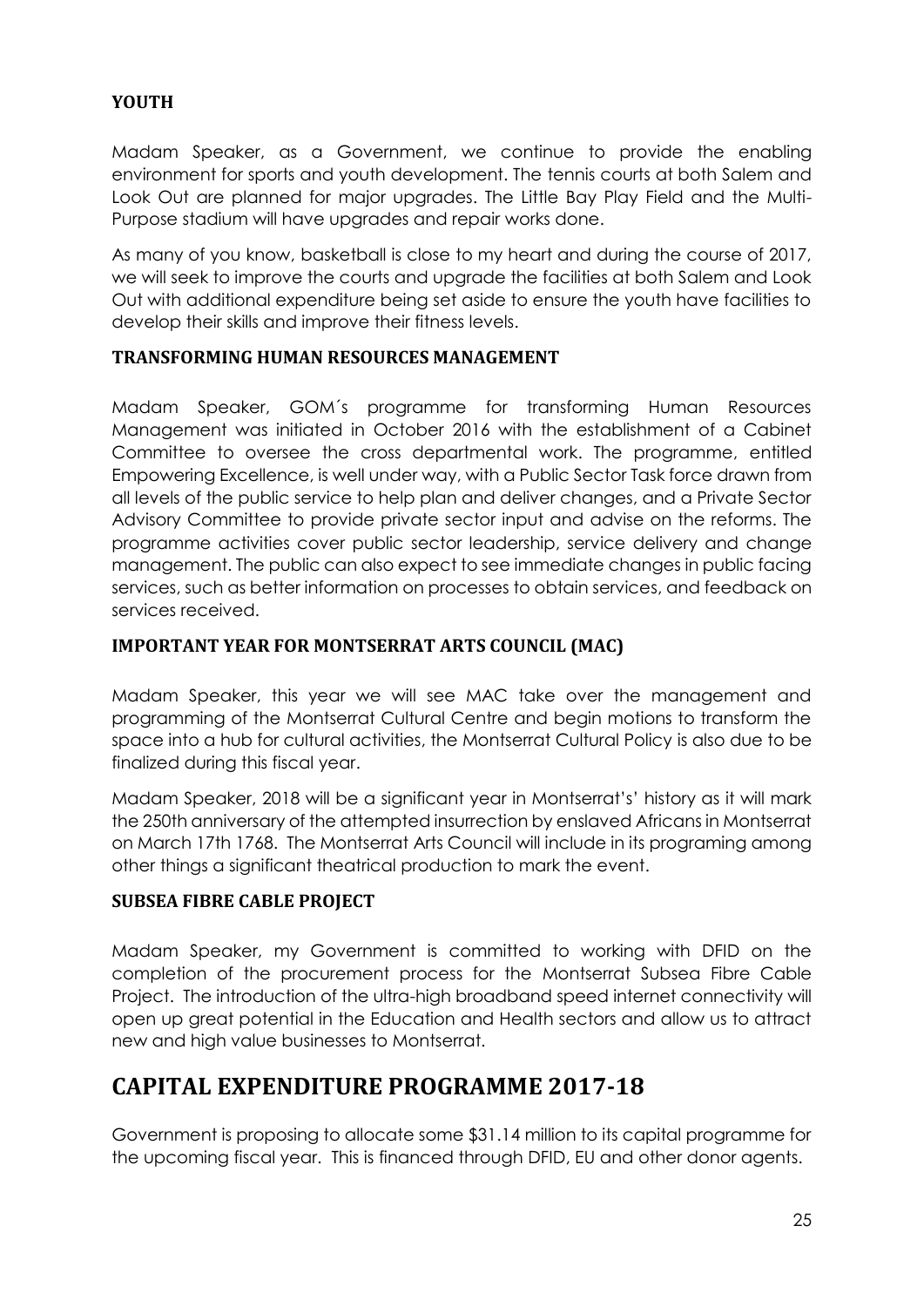This represents 55.79% funding from DFID, 37.06% from the EU and 7.15% from other funding partners.

Madame Speaker, the major projects included are: Media Exchange (\$1.03 million) for the completion of the ZJB Building, Roads & Bridges (\$0.63 million) under the Montserrat Priority Infrastructure Needs Project which should be increased within the year, NICT (\$0.95 million), Energy (\$2.68 million) and Geothermal Exploration (\$0.63 million) which is geared towards the testing phase for which additional funding is anticipated to be received.

Madam Speaker, it is the intent of the Government to utilise nearly \$5 million, which falls under the Montserrat Priority Infrastructure Needs Project, to fund five overdue and prioritised projects which have been long identified and require urgent capital investment. These are the refurbishment of the Golden Years Home, significant improvement to our Airport Facilities, repairing of the MPA Ferry Terminal Roof as well as the extension and refurbishment of the Brades and Salem Primary Schools.

## **HIGH LEVEL PLANNING GROUP**

GOM has taken a bold step to focus its efforts on five transformation projects. These projects are being held to account by the High Level Planning Group. This group includes the Premier, Ministers, the Financial Secretary, FCO UK officials including the Governor and DfID local and UK representatives including, DfID Head Overseas Territories.

The Group meets on a monthly basis to discuss the immediate priorities within each Sector, highlighting issues or constraints and most importantly seeking out solutions to any delays or bottlenecks in the process. The aim of the group is to ensure these key transformation projects are delivered in agreed timelines.

The key transformation projects are the Little Bay Port Development, Geothermal Project, Access (sea and air), new Hospital and public sector reform.

The work of the group has been impressive to date with real progress being made as discussed on the Little Bay Port Development, Hospital and Access. The group gives a real focus to the most important transformation areas of work that will take forward and make a real difference to all.

Madam Speaker, I will now present the estimates of Recurrent Expenditure for the 2017-18 financial year.

# **RECURRENT EXPENDITURE 2017-18**

Madam Speaker, the 2017-18 Estimates of Revenue and Expenditure provide for total expenditure (including principal and interest repayments) of one hundred and twenty-eight million three hundred and eight thousand three hundred dollars (\$128,380,300). This is a 0.97% increase over \$127.15 million for fiscal year 2016-17.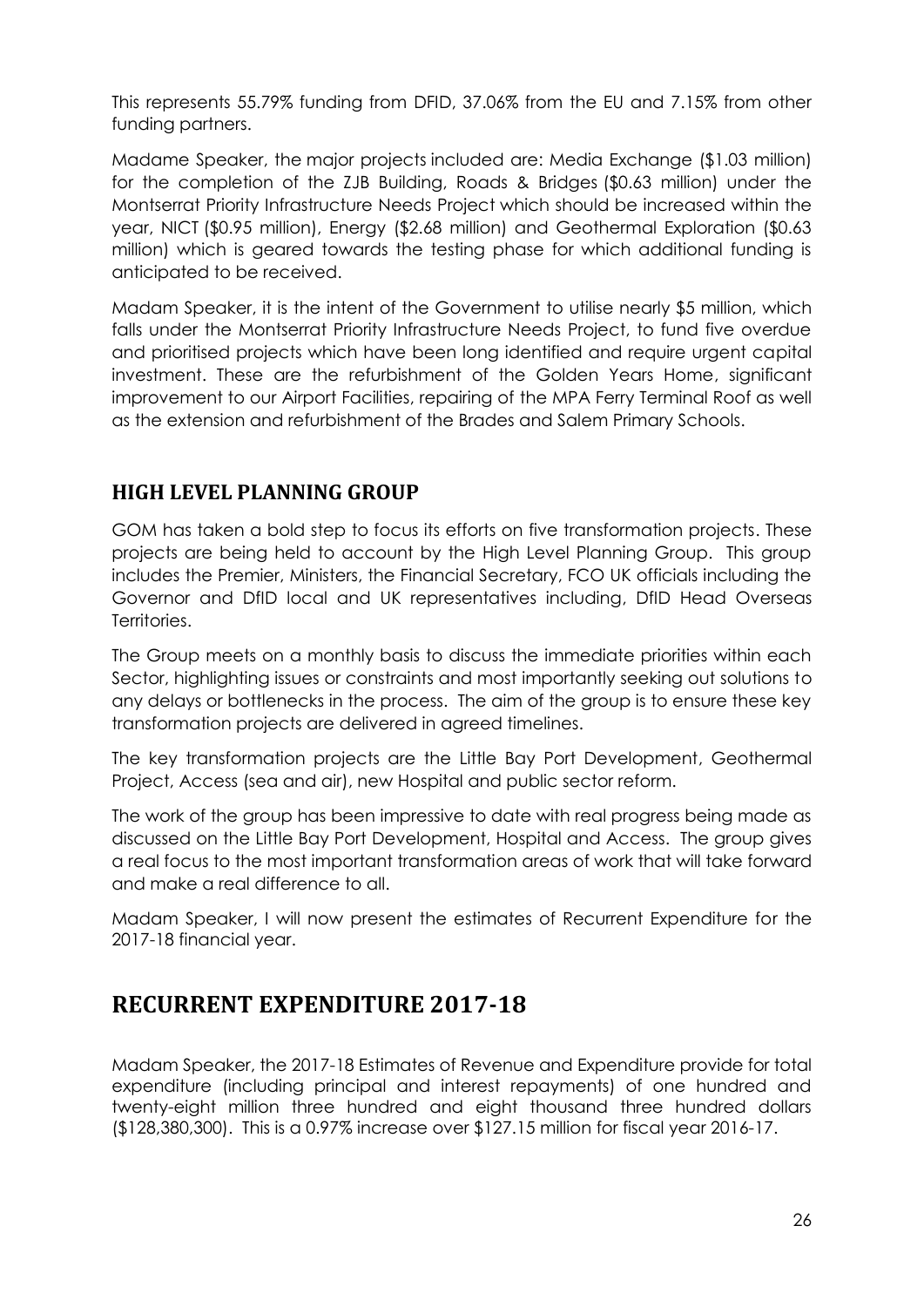There are varying degrees of changes across the various budget economic classifications for 2017-18 budgets when compared to 2016-17 revised budget estimates.

International Travel & Subsistence has been reduced by 14%, \$144k

Furniture Equipment and Resources has decreased by 45%, \$2.5m

Rental of Assets has increased by \$170k, 14%

Professional Services and Fees increased by \$4.4m, 38%

Printing & Binding has decreased by 81% \$1.1m

Grants & Contributions increased by 10% \$637k

Subventions decreased by \$267k, 2%

Social Protection decreased by \$355k, 9%

Sundry Expenses increased by \$246k, 63%

Madam Speaker, I will take the time now to highlight some of the new spend areas that will be undertaken in 2017-18.

## **NEW SPEND AREAS IN 2017/18**

Madam Speaker, as part of the annual budget process Ministers are asked to provide details of new spend areas, these are then considered by the MoF and proposals taken to DfID and Ministers.

I am happy to announce the following increases in budget spend areas:

An additional \$310k to carry out the required revision of Laws for Montserrat which has not been carried out for some time, further an additional \$30k has been allocated for electoral reform.

As stated previous \$300k has been allocated to MCRS to implement the new Tax Computerised system which will improve the efficiency of the Tax Office tremendously and will allow MCRS to focus not just on in-year collection but tackle the arrears, thus releasing income that could be used for the good of Montserrat.

We have allocated additional recurrent spend of \$32k to allow the aerodrome obstacle survey to be completed. Further, with the importance of energy GOM will be investing \$120k in a new Energy Director. A further new spend is for a Senior Disaster Management Coordinator \$70k.

Moving to Health we will be providing additional spending to maintenance across the hospital sites of over \$210k. We will continue to invest in our locum doctors to cover absences with an additional \$70k and invest in keeping our Island clean by increase the resources of the bi-annual clean up by \$60k.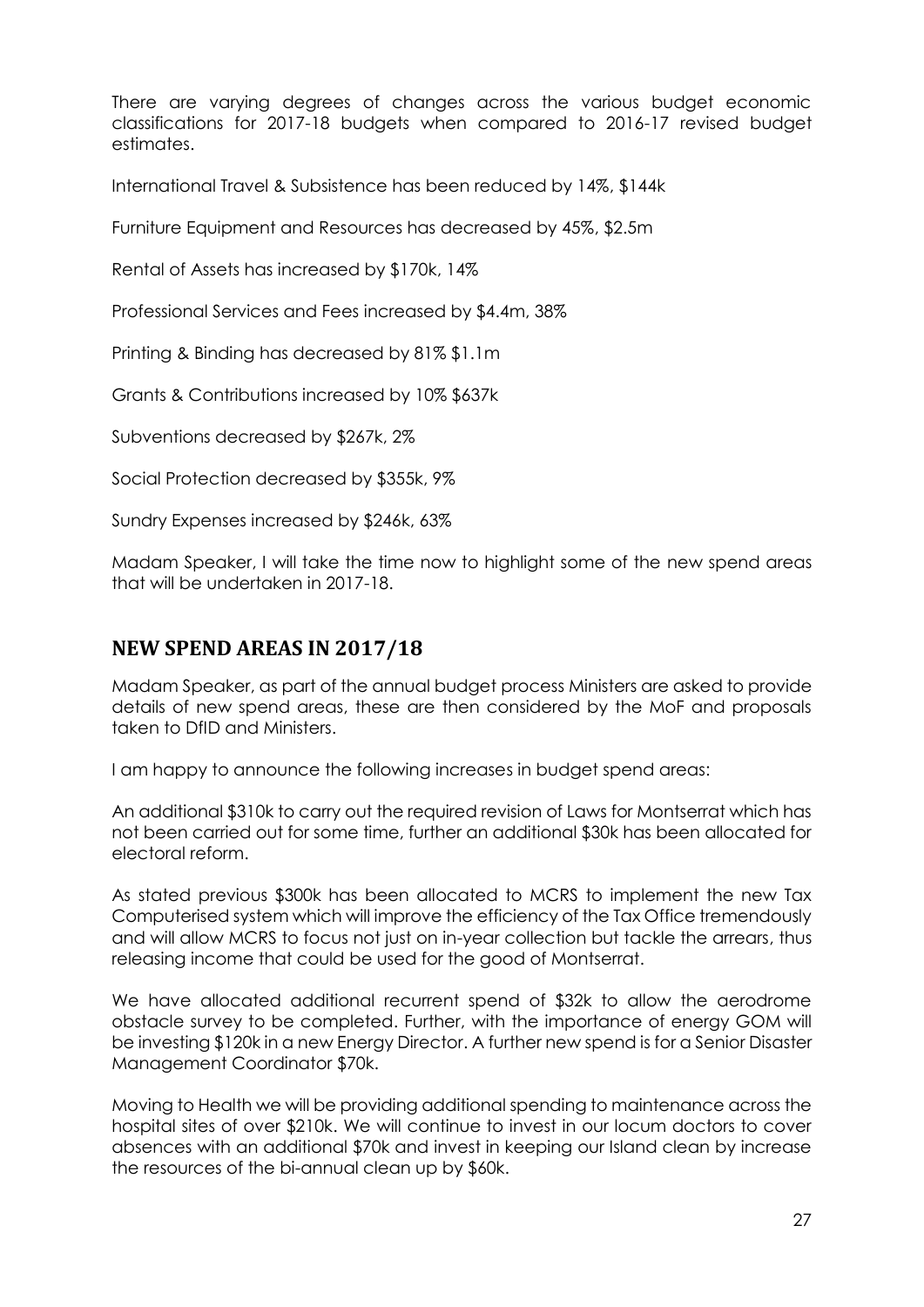Sports and Health are entwined. There are countless statistics linking a youth's involvement in sports to both their emotional and physical health. Therefore, I am happy to announce two new posts for Sports and Physical Education, an additional \$200K has been allocated for refurbishment of basketball courts in Salem and Lookout.

Finally, Madam Speaker, much has been said about the potential for a pay increase and providing a just award for the staff within the GOM. Work on this matter has been extensive and prolonged going back to November of last year. I can therefore today announce that all employees will receive a pay increase dated from the 1st of April 2017.

We recognise that those in the lower bracket of pay are the ones that may need further financial support. Therefore we are awarding a 10.04% increase at pay point R51 moving to 7.44% at pay point R40 with the remainder pay points receiving a 3% increase. This will be at a total cost of \$1.54 million.

Madam Speaker, we need to ensure that adequate pay is provided and therefore we will look to provide further increases in future years if the budget allows. This shows clear commitment to the most valuable asset within Government - our staff, and I wish to thank you all for the hard work, dedication and commitment you have shown day in day out. **Thank You.**

# **FISCAL MEASURES**

In order to find resources to approve new spend areas, and in line with good financial management this budget includes a number of fiscal measures to release funds that can be better used in supporting programmes funded under this budget.

GOM has continued to underspend on its budget lines year on year, improvements have been made and will continue to be, but it is clear that a reallocation of funds is required, this budget seeks to address those issues.

We have identified over \$1.2 million in savings which has been reallocated across GoM budget lines. In the main this relates to utilities \$420k, grants, contributions & subventions \$409k, professional consultancy fees \$140k and other \$213k.

## **FISCAL MEASURES – VACANCY FACTOR AND CHANGES TO NOMINAL ROLL**

This year a spending review has been undertaken to understand and redress the key areas of concern. By applying a number of prudent measures this resulted in identifying \$2.0 million from Personal Emoluments which has been reallocated across budget heads.

## **RECURRENT REVENUE 2017-18**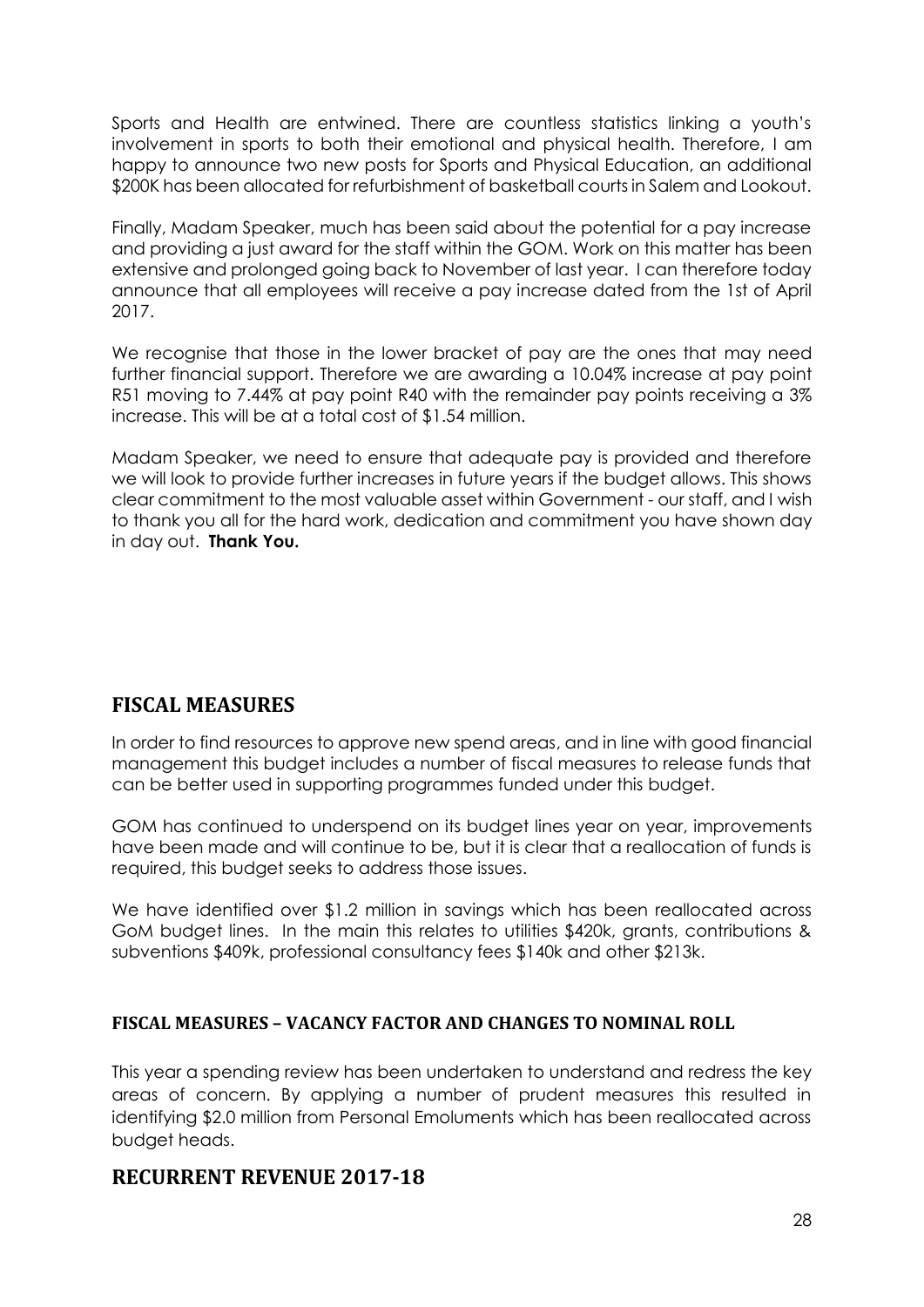Madam Speaker, the revenue estimate for 2017-18 is \$128.38 million, which represents a 1.5% increase over the 2016-17 estimates of \$126.49 million. This is based on a combination of new revenue measures, improvements in revenue collection, performance, and modest economic growth expectations. The estimated revenue from local sources is \$50.38 (2016/17 \$47.27 million). Total local revenues will be generated from two main areas tax revenue and non-tax revenue (fees, fines, permits, rents, interests and licenses). Budget support from DfID will contribute \$78 million, 61%.

Budget Support from DfID will contribute \$78 million, 61%. Last year DfID's budgeted contribution was \$79.22 million, and we therefore see a decrease of \$1.22 million, this is due to the changes in the exchange rate. In terms of sterling, the budget allocation approved by the UK Government is GBP£22.9 million, which is an increase GBP£2.3 million on last year's settlement of GBP£20.6 million. DfID funding has been ringfenced (the funds cannot be used for any other purpose) under the following areas. Small Capital Assets Fund (SCAF) GBP£0.47 million, Access Subsidy GBP£1.59 million, Technical Cooperation and Capacity Building GBP£2.92 million and recurrent GBP£17.92 million. DfID have used an average exchange rate based on the last year's trend of 3.41 to arrive at EC\$78 million.

#### **REVENUE MEASURES THROUGH TAXATION**

As I have stated, in this budget the GOM wishes to promote healthier living, GOM must therefore do its part in setting tax policy to support healthier living and this budget sets out to do just that.

#### **FURTHER CHANGES TO THE TAXATION SYSTEM**

Madame Speaker, Today I can announce a series of changes to our tax system to stimulate the economy.

#### **REDUCTION IN IMPORT DUTY ON SPECIFIC GOODS**

In an effort to further complement the current home construction initiatives, and to assist in getting completed homes to full use and occupancy; we are reducing the import taxes on furnishings and household appliances such as white goods (fridges and freezers) and TVs for every person.

Cabinet has approved, for a period of two years, from the 1st August 2017 that Import Duty rates be suspended, this will see a reduction of import duty rates (Cost including Freight) on the following items:-

- furniture 10%;
- fridges, freezers and dryers 10%;
- washing machines 15%;
- cookers, dishwashers, microwaves and toasters 20%; and
- a significant reduction in Televisions of 40%

This will see an increase in business for the local furniture and appliance stores, resulting in an increase in imports of related items, further details on this scheme will be announced shortly.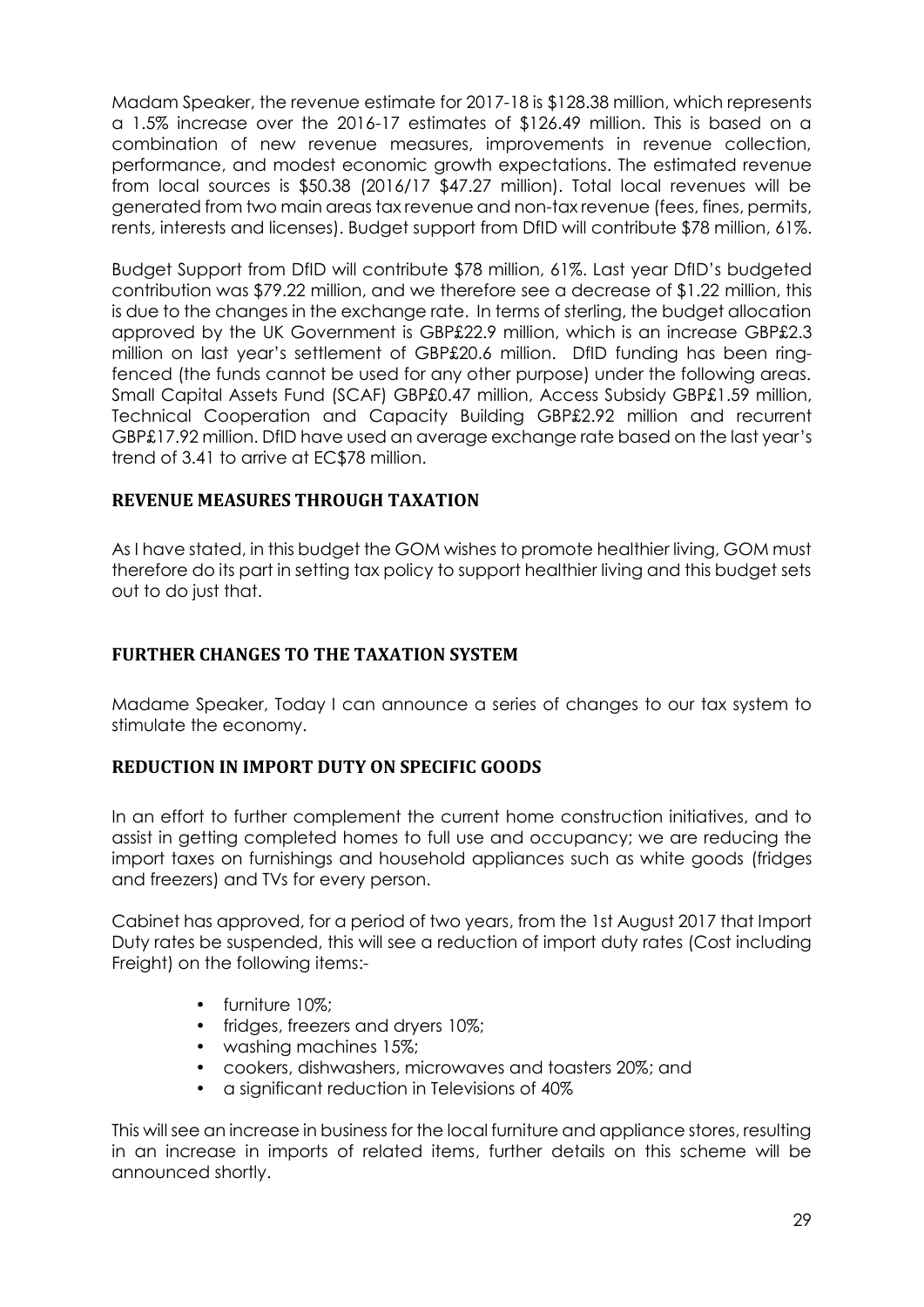#### **CUSTOMS DUTIES AND CONSUMPTION TAX HOMES BUILT FOR SALE OR RENTAL**

Madam Speaker, I can further announce that the Cabinet has approved the reduction from USD\$300k to USD\$200k for the qualifying property value under the Customs Duties and Consumption Tax (Property Developers) (Homes Built for Sale or Rental) (Exemption) Order.

This means that we are extending the Duty Free concession on the importation of building materials and furnishing, for homes that are to be built for the Sole Purpose of for Sale or Rental for a period of two years from 1st July 2017.

This will lead to an increase in the islands housing stock and in this case ensure that there are adequate numbers of properties that are available to rent or for sale. This programme will also provide an option for persons to invest and create a small business in apartment rental.

#### **SUPPORTING REGENERATION**

Madam Speaker, the work of the Cork Hill Reunion Committee in organizing the reunion, which took place earlier this year March 19-25, was inspiring to us all. **The efforts and hard work paid off, it was a great success.**

Madam Speaker, GOM and I want to further support their efforts and therefore Cabinet has recently approved granting exemption from Import Duty and Consumption Tax for three (3) years on all building materials imported specifically to repair or build any structure located in those villages of Cork Hill, Delvin's, Foxes Bay, Weekes's and Richmond Hill from the 1st of July.

This will give direct support to those people want to rebuild their homes and regenerate these important areas.

These important two amendments further support our extensive suite of incentives supporting economic growth, which include:

- First time home owner Home Construction programme- SR&O 32 of 2015;
- Home Built for sale or Rental programme- SR&O 80 of 2014;
- Exemption of new homes from property tax for three (3) years- Property Tax Act section 13; and
- Exemption of Commercial building from property tax for five (5) years Property Tax Act section 14.

## **OVERALL BUDGET - RECURRENT AND CAPITAL**

Madam Speaker, the total budget allocation for the fiscal year 2017-18 is \$159.52 million. This Appropriation Bill excludes certain new capital projects since negotiations are still ongoing and since the necessary stages of development projects often do not readily fit in with the annual budget process, such as the EDF 11 funding and CDB Little Bay Port Development.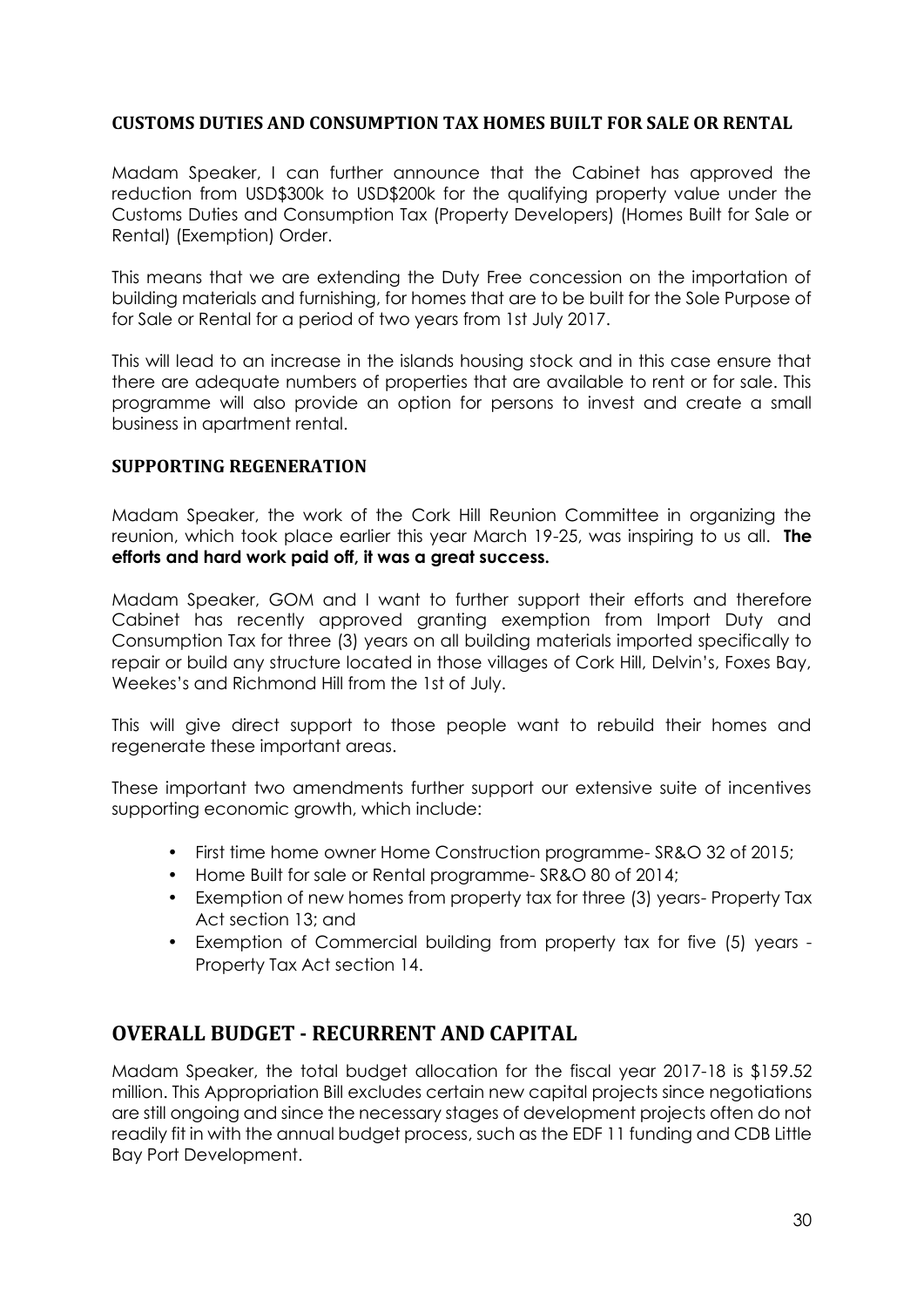The total recurrent expenditure is budgeted at \$128.38 million which requires budgetary aid from DfID of \$78 million for this fiscal year.

Recurrent expenditure shows an increase of 0.97% or \$1.23 million compared to the last year's approved expenditure budget.

Total planned development expenditure for financial year 2017/18 amounts to \$31.14 million. This comprises Economic Infrastructure development of \$19.79 million, 64%, Social Infrastructure development of \$5.65 million, 18%; Public Administration of \$3.98 million, 13% and Statistical Research, Miscellaneous Project and Child Protection of \$1.72 million, 6%.

The Development budget will be funded by the UK Government through DfID \$17.37 million, 56%; the European Union \$11.54 million, 37% and the remaining \$2.23 million, 7% by UNICEF, PAHO, UNICEF, GWG, RSPB and CDB.

# **ALLOCATION BY MINISTRIES AND PROGRAMMES**

The Recurrent Budget reflects a number of policies and programmes aimed at moving government towards fiscal sustainability. The recurrent budget is used to facilitate salaries, wages, and operational expenses of the Ministries and Departments across government.

The allocation of the 2017/18 recurrent budget is broken down as follows:

- The Office of the Deputy Governor receives \$31 million or 24.1% of the overall budget;
- The Ministry of Finance and Economic Development \$20.2 million or 15.7%;
- The Ministry of Health and Social Services' allocation is \$19.2m or 14.9%;
- Office of the Premier \$17 million or 13.2%;
- The Ministry of Communication and Works' \$13.3m or 10.4%;
- The Ministry of Education, Youth Affairs and Sport \$9.9 million or 7.7 %;
- The Ministry of Agriculture, Lands, Housing and the Environment is allocated \$5.8 million or 4.5%; and
- 9.3% of the budget remains to be allocated among the other services of government which include Legislative and Judicial services, policing as well as the Office of the Auditor General.

For ease of reference, the full set of allocations is detailed in the Estimates of Revenue and Expenditure tabled in this Honourable House.

# **ALLOCATION BY FUNCTIONAL CLASSIFICATION**

Madam Speaker, the budget has been classified according to the ten Functions of Government developed by the Organisation for Economic Co-operation and Development to allow for global comparisons. The recurrent budget resources are allocated as follows:

| General public services | 38.8% |
|-------------------------|-------|
|-------------------------|-------|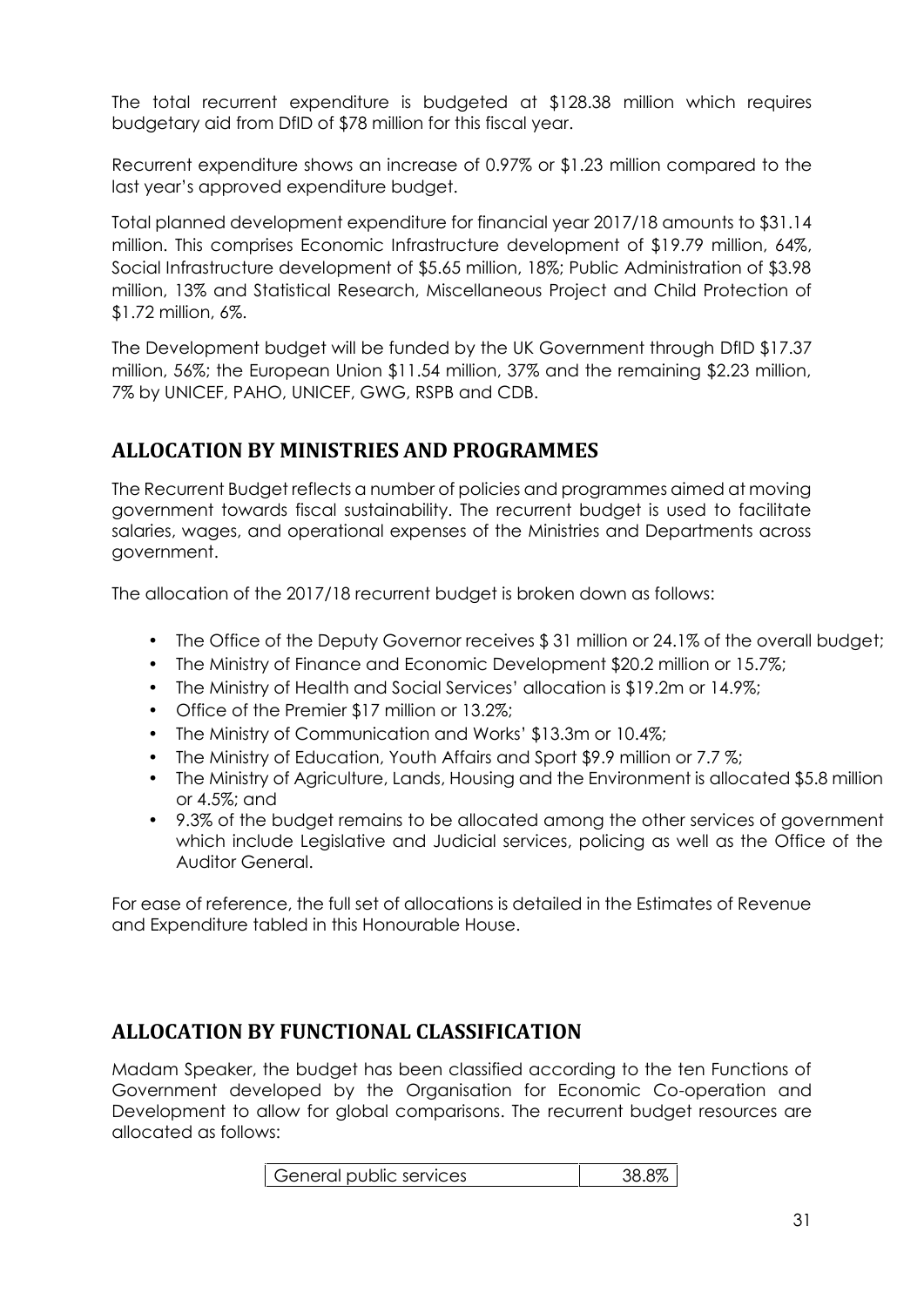| Defence                           | 1.4%  |
|-----------------------------------|-------|
| Public order and safety           | 6.9%  |
| Economic affairs                  | 29.0% |
| Environmental protection          | 0.7%  |
| Housing and community amenities   | 0.6%  |
| Health                            | 10.3% |
| Recreation, culture, and religion | 1.1%  |
| Education                         | 6.5%  |
| Social protection                 | 4.6%  |

# **ACKNOWLEDGEMENTS**

Madam Speaker, let me first acknowledge Almighty God for bringing us through the 2016/17 fiscal year, then the efforts of all my staff within the Ministry of Finance and that of my Ministerial Colleagues and all the staff who work diligently within Ministries, Departments and Offices across our Public Service.

Madam Speaker, I say thanks to Her Majesty's Government, including DfID and Her Excellency the Governor, and the Foreign and Commonwealth Office.

Madam Speaker, we want to continue to recognise the continued budgetary support received from the EU Barbados Delegation, and the Director and Commission of the European Union; we look forward to working further with them this year to agree the much needed support which will enable us to program the funding for EDF 11.

Madam Speaker, we also want to express our appreciation for the support of our International and regional organisations. I acknowledge the inputs from the CARICOM and OECS Secretariats and the OECS Authority for their continued support, the CDB and CARTAC in the provision of technical and policy support and also the work of the ECCB through its Governor and staff in maintaining financial, monetary and fiscal stability for the region.

Finally, Madam Speaker I would also like to recognise the ongoing contribution of the Montserrat UK Office in coordinating events, and being the first point of contact on international, especially EU matters and diaspora engagements; Special thanks to the Carbon War Room, Statistics Canada, ECLAC and UNDP, Waitt Institute, UNICEF, UNESCO,WHO/PAHO for providing support through funding, and technical assistance in a number of areas.